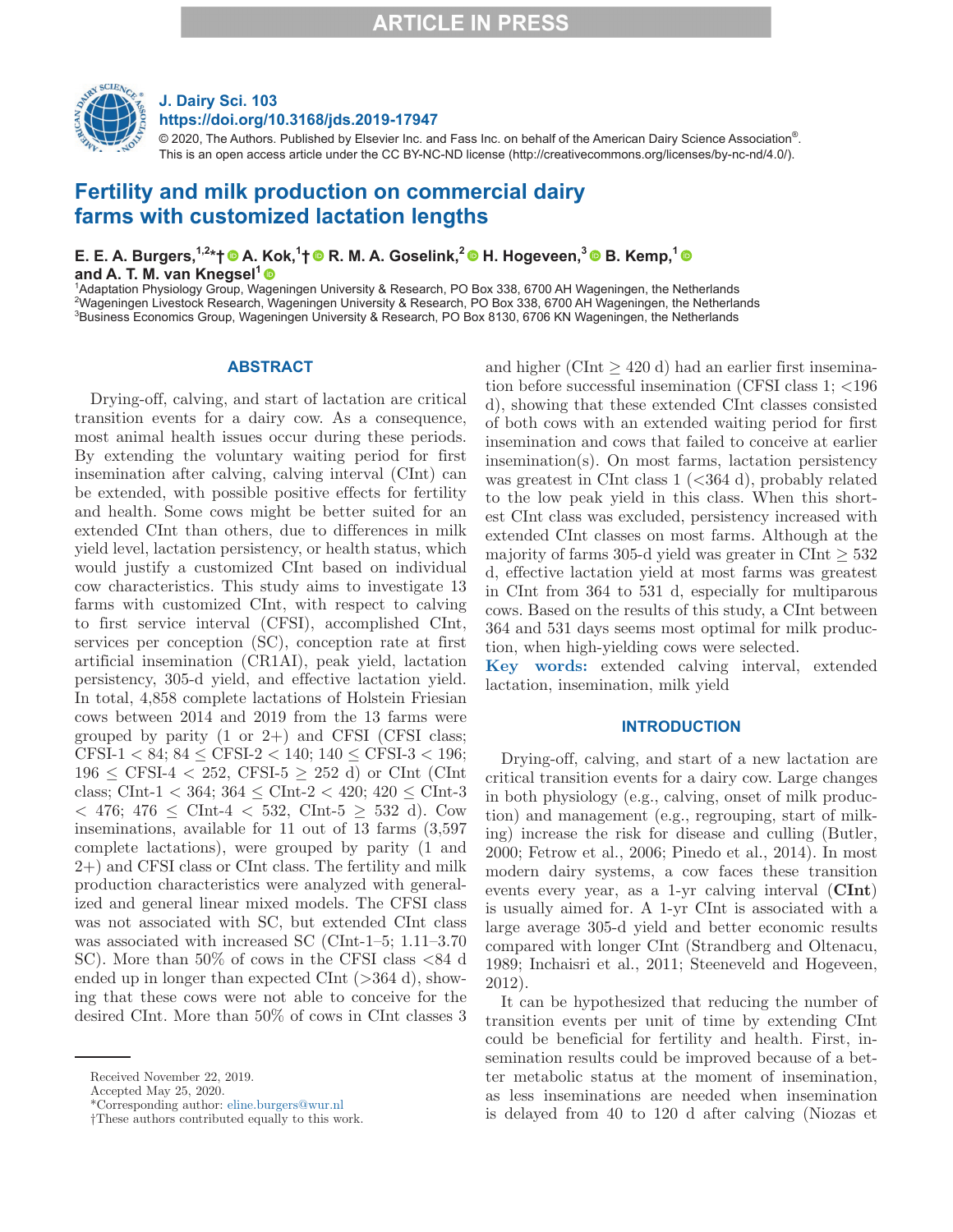#### Burgers et al.: CUSTOMIZED LACTATION LENGTH ON DUTCH DAIRY FARMS

al., 2019b). Second, extending CInt could reduce the number of cows that are dried-off with a high milk yield  $(i.e., >18 \text{ kg/d})$ , which could improve udder health (Rajala-Schultz et al., 2005; Odensten et al., 2007) and welfare (Zobel et al., 2015). Finally, some farmers aim to reduce the amount of calvings and calves born for the reduction of labor related to transition management and calf care, as well as the reduction in surplus of calves for cow replacement (Mohd Nor et al., 2014).

Although a 1-yr calving interval is usually aimed for due to maximal 305-d milk yield, milk losses due to an extended CInt could be less severe than reported in the modeling studies (Strandberg and Oltenacu, 1989; Inchaisri et al., 2011; Steeneveld and Hogeveen, 2012). First, these modeling studies were based on retrospective data, which implies a potential bias in the results because farmers likely tried to achieve a 1-yr CInt, with extended CInt indicating the involuntary consequence of health or fertility issues (Garverick et al., 2013; Carvalho et al., 2014). Second, some studies mainly reported 305-d yields. With an extended CInt, however, cows have a longer lactation period and less dry days per year, which influences both milk production per day and per year (Kok et al., 2019). Alternatively, milk production could be expressed as the total lactation including the dry period (i.e., averaged per day of CInt), similar to the effective lactation yield measure (Kok et al., 2016). Finally, the negative effect of pregnancy on milk yield might be delayed when CInt is extended, increasing lactation persistency (Bormann et al., 2002; Roche, 2003). Very persistent lactations could reduce milk losses, or possibly increase production, with an extended CInt (Arbel et al., 2001; Inchaisri et al., 2011; Kok et al., 2019).

Studies suggest that the optimal calving interval might be different for individual cows (Bertilsson et al., 1997; Kolver et al., 2007; Lehmann et al., 2017). Heifers had no or lower milk yield losses in increased CInt compared with older cows (Rehn et al., 2000; Österman and Bertilsson, 2003; Lehmann et al., 2016). In addition, milk yield level, body condition, or health status could be valuable cow characteristics that determine the response of cows to an extended voluntary waiting period for first insemination (Kolver et al., 2007; Lehmann et al., 2017). Recently, some farmers in the Netherlands started to customize CInt by extending the voluntary waiting period for first insemination after calving (**VWP**) for (part of) their herds. It is still a challenge for farmers, however, to select cows that have persistent lactations and therefore are capable of maintaining milk production with an extended CInt.

This study aimed to investigate farms with customized CInt with respect to calving to first service interval (**CFSI**), accomplished CInt, services per conception (**SC**), conception rate at first AI (**CR1AI**), peak yield, lactation persistency, 305-d yield, and effective lactation yield. We investigated multiannual data of 13 commercial Dutch dairy farms that managed their cows for a customized CInt, using various strategies to select individual cows for an extended VWP.

#### **MATERIALS AND METHODS**

#### *Herds*

With an advertisement in a Dutch farmers magazine in 2017, farmers were asked to join a network group concerning the practical applications and implications of extended CInt on farms. This advertisement resulted in 13 Dutch dairy farmers with Holstein Friesian cows that deliberately extend the VWP for (part of) their cows and that were willing to share their milk production data. From these 13 farmers, 11 farmers were able to share their insemination data. Herd size, milking system, and average milking frequency, as well as the individual strategies to increase VWP and the accomplished mean CInt, are presented in Table 1. Criteria to select cows for an extended VWP differed among farmers. Some farmers used a fixed extended VWP for all cows, meaning that they waited a certain number of days after calving before starting insemination. Other farmers selected individual cows for an extended VWP based on daily milk yield, meaning that they waited until milk production dropped below a certain level before starting insemination. A few farmers selected cows for an extended VWP based on their peak yield; a greater peak yield implied a longer waiting period before start of insemination.

### *Data*

Data of the 13 farms were retrieved via the Dutch milk recording system (CRV, Arnhem, the Netherlands). Only data from complete lactations with a known CInt (defined as the period from calving date to next calving date) were used. Cow lactations were grouped by parity  $(1 \text{ or } 2+)$  and CFSI  $(CFSI-1 < 84;$ 84 ≤ CFSI-2 < 140; 140 ≤ CFSI-3 < 196; 196 ≤ CFSI- $4 < 252$ ; CFSI- $5 \ge 252$  d) or CInt class (CInt- $1 < 364$ ;  $364 \leq$  CInt-2  $< 420$ ;  $420 \leq$  CInt-3  $< 476$ ;  $476 \leq$  CInt-4  $<$  532; CInt-5  $\geq$  532 d), where each next CInt class was an extension of CInt with 8 wk. The CFSI classes were designed to match the CInt classes based on an assumed gestation length of 280 d and conception at first insemination. The Appendix gives an overview of the number of lactations per parity class, per CInt class, per farm (Appendix Table A1), and the mean CInt per parity class, per CInt class, per farm (Appendix Table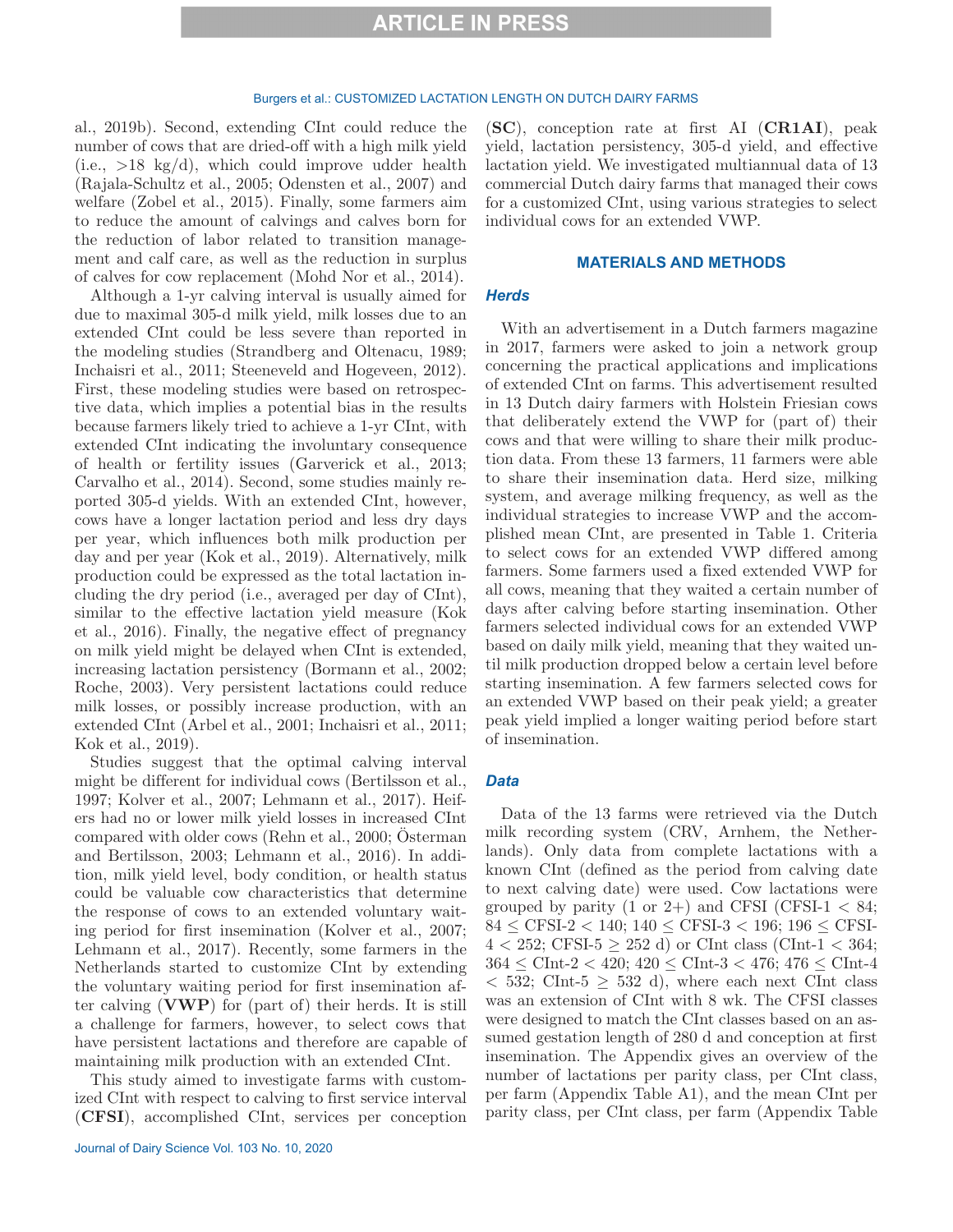#### Burgers et al.: CUSTOMIZED LACTATION LENGTH ON DUTCH DAIRY FARMS

|             |                |                          |                                                                                                           |                                                                                                             | Strategy to increase CInt                                            |                                                                              |                            |                                           |
|-------------|----------------|--------------------------|-----------------------------------------------------------------------------------------------------------|-------------------------------------------------------------------------------------------------------------|----------------------------------------------------------------------|------------------------------------------------------------------------------|----------------------------|-------------------------------------------|
| Farm        | Herd<br>size   | $MS +$<br>$freq^1$       | VWP heifers <sup>3</sup>                                                                                  |                                                                                                             | $\ensuremath{\text{VWP}\xspace}$ $\ensuremath{\text{cows}}\xspace^3$ |                                                                              | Mean CInt<br>$\widehat{c}$ | (kg of $\mathrm{FPCM}^2$<br>$305-d-yield$ |
| ⋖           | 110            | CMS                      | $\mathrm{FS}^4$                                                                                           | "Dependent on days and                                                                                      | Fixed                                                                | 80d                                                                          | 453                        | 9,342                                     |
|             | 120            | CMS                      | Peak                                                                                                      | 30-34 kg: 100 d;<br>production"                                                                             | Peak                                                                 | 40-45 kg: 100 d;                                                             | 411                        | 10,596                                    |
| ○           | ζŹ,            | CMS                      | Fixed                                                                                                     | $\frac{1 \text{ kg: } 150 \text{ d}}{\text{d}}$<br>${>}\,34$<br>100                                         | Fixed                                                                | $>45$ kg: 150 d<br>$100~\mathrm{d}$                                          | 468                        | $8,625$                                   |
| ≏           | 65             | $\frac{\text{AMS}}{2.7}$ | Fixed, FS                                                                                                 | d, "dependent on BCS and kg"<br>150                                                                         | FS                                                                   | "Dependent on cow and kg"                                                    | 411                        | 8,340                                     |
| 囯           | 100            | $\frac{\text{AMS}}{3.2}$ | Level, FS                                                                                                 | $kg,$ "in combination with $\rm days"$<br>$< 30$                                                            | Level, FS                                                            | $<$ 30 kg, "in combination with days"                                        | 477                        | 10,690                                    |
| 匞           | 80             | CMS                      | Fixed, Level                                                                                              | $<$ 30 $\,\mathrm{kg}$<br>90d,                                                                              | Fixed, Level                                                         | $90$ d, $<\!\!40$ kg                                                         | 478                        | 10,663                                    |
| ℧           | 261            | <b>AMS</b>               | Peak                                                                                                      | kg: 100-150 d<br>$\frac{30}{2}$                                                                             | Peak                                                                 | $>40$ kg: 100 d                                                              | 400                        | 10,118                                    |
| 〓           | 180            | AMS<br>2.9               | Fixed                                                                                                     | ರ<br>110                                                                                                    | Fixed                                                                | 110d                                                                         | 435                        | 10,786                                    |
|             | 155            | AMS                      | Level, FS                                                                                                 | $\text{kg},$ "in combination with<br>$\lesssim\!30$                                                         | Level                                                                | $<\!33$ kg                                                                   | 485                        | 8,221                                     |
| J           | 104            | AMS<br>2.7               | Level                                                                                                     | $\operatorname{condition}$ "<br>$\overline{\mathbf{k}}$ g<br>$rac{40}{5}$                                   | Level                                                                | $<\!45~\mathrm{kg}$                                                          | 423                        | 10,359                                    |
| ≍           | 120            | CMS<br>2.9               | Level                                                                                                     | $\frac{kg}{4}$<br>$<28$                                                                                     | Level                                                                | $<38~\mathrm{kg}$                                                            | 462                        | 9,854                                     |
| 山           | 52             | CMS                      | Fixed, FS                                                                                                 | mo, "dependent on lactation<br>$3 - 6$                                                                      | Fixed, FS                                                            | 3-9 mo, "dependent on lactation                                              | 473                        | 8,579                                     |
| $\mathbb N$ | $\mathbb{S}^1$ | <b>AMS</b>               | FS                                                                                                        | "Dependent on production and<br>value and condition"<br>$\rm{condition}$ "                                  | ΕS                                                                   | "Dependent on production and<br>value and condition"<br>condition"           | 421                        | 9,048                                     |
|             |                |                          | $MS =$ milking system; freq $=$ milking frequency; CM<br>${}^{2}$ FPCM = fat- and protein-corrected milk. | $S =$ conventional milking system; AMS<br>milking frequency can vary between cows and throughout lactation. | $\parallel$                                                          | automatic milking system. For AMS, average frequency of milking is shown, as |                            |                                           |

4FS = farmer's statement. Not all farmers have a clear cut-off value to start insemination; some look at multiple factors such as BCS, health, and other cow characteristics.

FS = farmer's statement. Not all farmers have a clear cut-off value to start insemination; some look at multiple factors such as BCS, health, and other cow characteristics.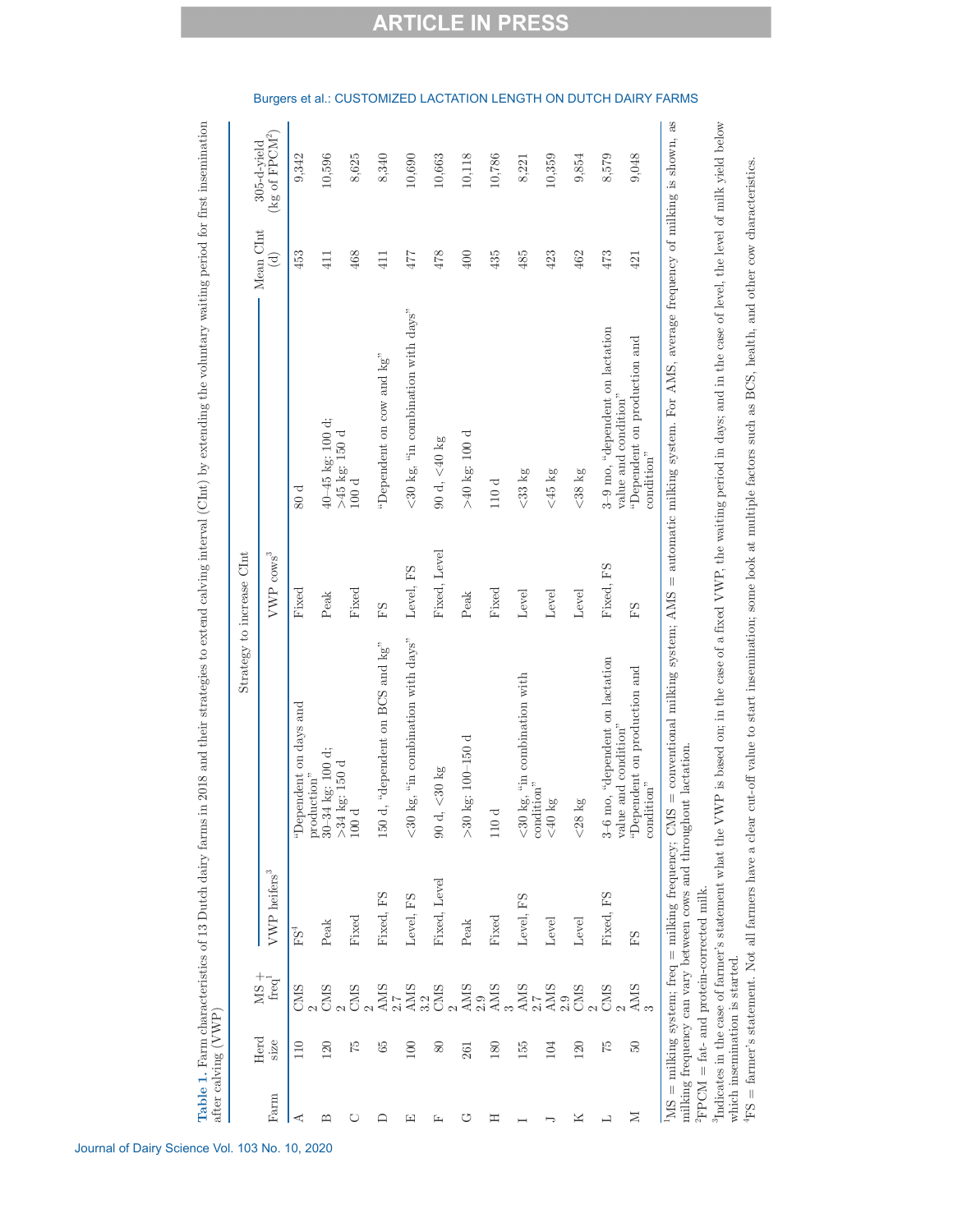#### Burgers et al.: CUSTOMIZED LACTATION LENGTH ON DUTCH DAIRY FARMS

A2). The Appendix also gives an overview of the number of lactations per parity class, per CFSI class, and per farm (Appendix Table A3), and the mean CFSI per parity class, per CFSI class, and per farm (Appendix Table A4).

#### *Insemination Data*

Insemination data were available for 11 out of 13 farms, from February 2013 until March 2019. The original data set consisted of 5,487 lactations. In total, 1,890 incomplete lactations were removed. The final data set for analysis of inseminations included only complete lactations with insemination data available and consisted of 3,597 complete lactations with 6,968 inseminations. Cow inseminations were grouped by parity (1 or 2+) and CFSI or CInt class.

#### *Milk Production Data*

Milk production data were available for all 13 farms. Milk yield and composition were recorded every 4 to 6 wk, from January 2014 until January 2019. The original data set consisted of 8,447 lactations. In total, 3,589 incomplete lactations were removed. From these incomplete lactations, 1,499 lactations started after January 2018, and therefore these are likely to be ongoing at the end of the data set. The final data set for analysis of milk production consisted of 4,858 complete lactations with 43,859 milk records. Milk yield was converted to fat- and protein-corrected milk (**FPCM**) as milk (kg)  $\times$  [0.337 + 0.116  $\times$  fat content (%) + 0.06  $\times$  protein content  $(\%)$  (CVB, 2012).

### *Statistical Analysis*

*Insemination Data.* Number of SC were analyzed per CFSI classes and per CInt classes to compare between aimed CInt and result in practice. Insemination data were analyzed using 4 models. The SC was not normally distributed but followed a Poisson distribution. Number of SC per CFSI class was analyzed using a generalized linear mixed model with a Poisson distribution in SAS (PROC GLIMMIX, version 9.4, SAS Institute Inc., Cary, NC; model 1). The final model included fixed effects of parity, farm, and CFSI class. There were no interaction effects; these were removed from the model by backward selection.

The CR1AI per CFSI class was analyzed using a generalized linear mixed model with a binary distribution in SAS (PROC GLIMMIX; model 2). The final model included fixed effects of parity, farm, and CFSI class. This procedure modeled the probability that there was conception after first insemination.

The number of SC per CInt class was analyzed using a generalized linear mixed model with a Poisson distribution in SAS (PROC GLIMMIX; model 3). The final model included fixed effects of parity, farm, and CInt class. The interaction of CInt class  $\times$  farm was retained in the model by backward selection of interaction effects.

The CR1AI per CInt class was analyzed using a generalized linear mixed model with a binary distribution in SAS (PROC GLIMMIX; model 4). The final model included fixed effects of parity, farm, and CInt class. All *P*-values of the least squares means were adjusted with a Bonferroni adjustment.

*Milk Production Data.* Milk production results were analyzed per CFSI class and per CInt class, with a mixed model in SAS (PROC MIXED), using 4 models. Two models allowed fixed effects of CFSI class or CInt class, parity, and lactation curve parameters (models 5 and 6). Significant interactions ( $P < 0.05$ ) between the fixed effects and the lactation curve parameters were retained in the final model by backward selection. In these models, cow lactation was added as a random effect nested within farm.

Next, farm was added as a fixed effect to both the CFSI class model and the CInt class model (models 7 and 8). The results for the CFSI class model per farm can be found in Supplemental Tables S1–S4 [\(https:/](https://doi.org/10.3168/jds.2019-17947) [/doi.org/10.3168/jds.2019-17947\)](https://doi.org/10.3168/jds.2019-17947). Significant interactions  $(P < 0.05)$  between the fixed effects and the lactation curve parameters were retained in the final model by backward selection. In addition to the fixed effects, the model included a random effect for repeated measures per cow lactation, assuming an unstructured covariance-structure. Based on these models, lactation curves were fitted using a Wilmink curve extended with a linear negative effect of gestation on milk production, starting at a fixed delay after conception (Wilmink, 1987; Strandberg and Lundberg, 1991):

$$
y_t = a + b_t + c^{(-k \times t)} + b_{gest} \times \max[(D_{gest} - D_{delay}), 0]
$$

where  $a, b_t, c$ , and  $k$  (assumed at 0.05) represent the shape of the Wilmink lactation curve (Wilmink, 1987) and *bgest* represents the linear negative effect of days in gestation  $(D_{\text{dest}})$  from a fixed delay  $(D_{\text{delay}})$  after conception (Strandberg and Lundberg, 1991). The  $D_{delay}$  was determined for the entire data set; the best fit, based on the Bayesian information criterion, was found for a gestation effect starting at 161 d after conception. From the lactation curves, we derived peak yield, lactation persistency, 305-d yield, and effective lactation yield. Lactation persistency was defined as the slope of the lactation curve from d 100 until d 212 in lactation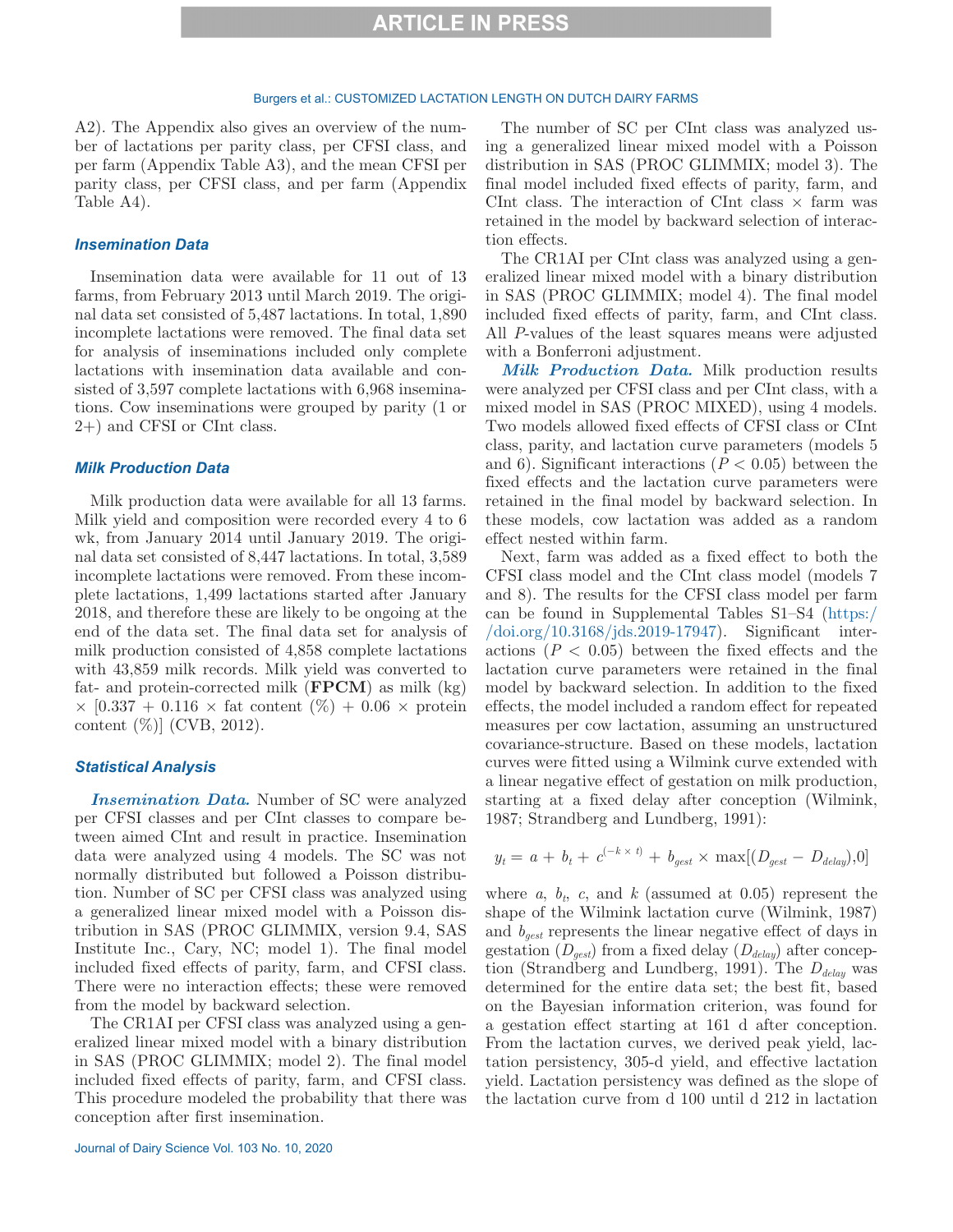#### Burgers et al.: CUSTOMIZED LACTATION LENGTH ON DUTCH DAIRY FARMS

Table 2. Percentage of cows per calving to first service interval (CFSI) class per calving interval (CInt) class (total lactations = 3,597)

|                                              | $CFSI class2$ (n of lactations) |                |              |               |                                                                                                                                                                                                                                                                                                                                                                                                                                                                            |  |  |  |  |  |
|----------------------------------------------|---------------------------------|----------------|--------------|---------------|----------------------------------------------------------------------------------------------------------------------------------------------------------------------------------------------------------------------------------------------------------------------------------------------------------------------------------------------------------------------------------------------------------------------------------------------------------------------------|--|--|--|--|--|
| CInt class <sup>1</sup><br>(n of lactations) | CFSI-1 (939)                    | CFSI-2 (1,736) | CFSI-3 (569) | $CFSI-4(211)$ | CFSI-5 (142)                                                                                                                                                                                                                                                                                                                                                                                                                                                               |  |  |  |  |  |
| $CInt-1(509)$                                | $49.8^3$                        | 2.4            |              |               |                                                                                                                                                                                                                                                                                                                                                                                                                                                                            |  |  |  |  |  |
| CInt-2 $(1,359)$                             | 28.2                            | 61.5           | 4.6          | __            |                                                                                                                                                                                                                                                                                                                                                                                                                                                                            |  |  |  |  |  |
| $CInt-3(813)$                                | 12.3                            | 20.3           | 59.4         | 3.3           | $\frac{1}{2} \left( \frac{1}{2} \right) \left( \frac{1}{2} \right) \left( \frac{1}{2} \right) \left( \frac{1}{2} \right) \left( \frac{1}{2} \right) \left( \frac{1}{2} \right) \left( \frac{1}{2} \right) \left( \frac{1}{2} \right) \left( \frac{1}{2} \right) \left( \frac{1}{2} \right) \left( \frac{1}{2} \right) \left( \frac{1}{2} \right) \left( \frac{1}{2} \right) \left( \frac{1}{2} \right) \left( \frac{1}{2} \right) \left( \frac{1}{2} \right) \left( \frac$ |  |  |  |  |  |
| $CInt-4(471)$                                | 5.5                             | 9.0            | 20.4         | 67.8          | 2.8                                                                                                                                                                                                                                                                                                                                                                                                                                                                        |  |  |  |  |  |
| $CInt-5(445)$                                | 4.2                             | 6.8            | 15.6         | 28.9          | 97.2                                                                                                                                                                                                                                                                                                                                                                                                                                                                       |  |  |  |  |  |
| Total                                        | 100                             | 100            | 100          | 100           | 100                                                                                                                                                                                                                                                                                                                                                                                                                                                                        |  |  |  |  |  |

<sup>1</sup>CInt class: CInt-1 <364 d; 364 d ≤ CInt-2 < 420 d; 420 d ≤ CInt-3 < 476 d; 476 d ≤ CInt-4 < 532 d, CInt-5 ≥532 d.

 $^2$ CFSI class: CFSI-1 <84 d; 84 d  $\leq$  CFSI-2 < 140 d; 140 d  $\leq$  CFSI-3 < 196 d; 196 d  $\leq$  CFSI-4 < 252 d, CFSI-5  $\geq$ 252 d.

<sup>3</sup>Values on the diagonal indicate the percentage of cows that end up in planned CInt class.

in kilograms per day. The 305-d yield was calculated as the area under the curve in the first 305 d of lactation. Effective lactation yield was calculated as the total milk yield from calving to next calving (including the dry period) and expressed as FPCM per day of CInt (Kok et al., 2016; Lehmann et al., 2016), using the average CInt for each CInt class  $\times$  parity class  $\times$  farm combination, and assuming a 6-wk dry period.

### **RESULTS**

### *CFSI and CInt*

Based on their CFSI, cows had an expected CInt, when assuming conception at first insemination. Cows did not always end up in the expected CInt classes (Table 2). From the cows in the CFSI-1 class  $\langle \langle 84 \rangle$ d), almost 50% ended up in the corresponding CInt class (i.e., CInt-1;  $<$ 364 d). With extending CFSI class, this percentage increased. Per CFSI class, 50.2, 36.1, 36.0, and 28.9% of cows (for CFSI-1, CFSI-2, CFSI-3, CFSI-4, respectively) ended up in a higher CInt class than planned for, based on first insemination. A small proportion of cows ended up in a shorter CInt than expected from first insemination due to a gestation shorter than 280 d.

Based on their CInt, cows had an expected CFSI, when assuming conception at first insemination. Cows did not always originate in these expected CFSI classes (Table 3). More than 50% of cows in CInt classes 3 and higher (CInt  $>$  420 d) had an earlier first insemination before successful insemination (CFSI < 196 d; Table 3).

### *Services per Conception and Conception Rate at First AI*

The number of SC ranged from 1 to 12 (Table 4). The number of SC was equal for extending CFSI classes. Parity class, farm, and CFSI class all affected CR1AI. The CR1AI was lower for CFSI class 3 compared with CFSI class 2. The number of SC increased with CInt classes (Table 5) and differed among farms. Both farm and CInt class affected CR1AI. The CR1AI decreased with extending CInt class. In CInt class 1, there were some farms without cows that needed multiple inseminations. In CInt class 5, some farms had zero cows that conceived after 1 insemination.

### *Lactation Curves*

Peak yield, lactation persistency, 305-d yield, and effective lactation yield were associated with parity class,

|                                              |                                                                                                                                                                                                                                                                                                                                                                                                                                                                            | CInt class <sup>2</sup> (n of lactations)                                                                                                                                                                                                                                                                                                                                                                                                                                  |               |               |               |  |  |  |  |  |  |
|----------------------------------------------|----------------------------------------------------------------------------------------------------------------------------------------------------------------------------------------------------------------------------------------------------------------------------------------------------------------------------------------------------------------------------------------------------------------------------------------------------------------------------|----------------------------------------------------------------------------------------------------------------------------------------------------------------------------------------------------------------------------------------------------------------------------------------------------------------------------------------------------------------------------------------------------------------------------------------------------------------------------|---------------|---------------|---------------|--|--|--|--|--|--|
| CFSI class <sup>1</sup><br>(n of lactations) | $CInt-1(509)$                                                                                                                                                                                                                                                                                                                                                                                                                                                              | $CInt-2(1,359)$                                                                                                                                                                                                                                                                                                                                                                                                                                                            | $CInt-3(813)$ | $CInt-4(471)$ | $CInt-5(445)$ |  |  |  |  |  |  |
| CFSI-1 (939)                                 | $91.9^{3}$                                                                                                                                                                                                                                                                                                                                                                                                                                                                 | 19.5                                                                                                                                                                                                                                                                                                                                                                                                                                                                       | 14.2          | 11.0          | 8.8           |  |  |  |  |  |  |
| $CFSI-2(1,736)$                              | 8.1                                                                                                                                                                                                                                                                                                                                                                                                                                                                        | 78.6                                                                                                                                                                                                                                                                                                                                                                                                                                                                       | 43.4          | 33.1          | 26.5          |  |  |  |  |  |  |
| CFSI-3 (569)                                 |                                                                                                                                                                                                                                                                                                                                                                                                                                                                            | 1.9                                                                                                                                                                                                                                                                                                                                                                                                                                                                        | 41.6          | 24.6          | 20.0          |  |  |  |  |  |  |
| $CFSI-4(211)$                                | $\frac{1}{2} \left( \frac{1}{2} \right) \left( \frac{1}{2} \right) \left( \frac{1}{2} \right) \left( \frac{1}{2} \right) \left( \frac{1}{2} \right) \left( \frac{1}{2} \right) \left( \frac{1}{2} \right) \left( \frac{1}{2} \right) \left( \frac{1}{2} \right) \left( \frac{1}{2} \right) \left( \frac{1}{2} \right) \left( \frac{1}{2} \right) \left( \frac{1}{2} \right) \left( \frac{1}{2} \right) \left( \frac{1}{2} \right) \left( \frac{1}{2} \right) \left( \frac$ | $\frac{1}{2} \left( \frac{1}{2} \right) \left( \frac{1}{2} \right) \left( \frac{1}{2} \right) \left( \frac{1}{2} \right) \left( \frac{1}{2} \right) \left( \frac{1}{2} \right) \left( \frac{1}{2} \right) \left( \frac{1}{2} \right) \left( \frac{1}{2} \right) \left( \frac{1}{2} \right) \left( \frac{1}{2} \right) \left( \frac{1}{2} \right) \left( \frac{1}{2} \right) \left( \frac{1}{2} \right) \left( \frac{1}{2} \right) \left( \frac{1}{2} \right) \left( \frac$ | 0.9           | 30.4          | 13.7          |  |  |  |  |  |  |
| $CFSI-5(142)$                                |                                                                                                                                                                                                                                                                                                                                                                                                                                                                            |                                                                                                                                                                                                                                                                                                                                                                                                                                                                            |               | 0.9           | 31.0          |  |  |  |  |  |  |
| Total                                        | 100                                                                                                                                                                                                                                                                                                                                                                                                                                                                        | 100                                                                                                                                                                                                                                                                                                                                                                                                                                                                        | 100           | 100           | 100           |  |  |  |  |  |  |

**Table 3.** Percentage of cows per calving interval (CInt) class per calving to first service interval (CFSI) class (total lactations = 3,597)

<sup>1</sup>CFSI class: CFSI-1 <84 d; 84 d ≤ CFSI-2 < 140 d; 140 d ≤ CFSI-3 < 196 d; 196 d ≤ CFSI-4 < 252 d; CFSI-5 ≥252 d.

 $^2$ CInt class: CInt-1 <364 d; 364 d  $\leq$  CInt-2 < 420 d; 420 d  $\leq$  CInt-3 < 476 d; 476 d  $\leq$  CInt-4 < 532 d, CInt-5  $\geq$ 532 d.

<sup>3</sup>Values on the diagonal indicate the percentage of cows that originate from expected CFSI class.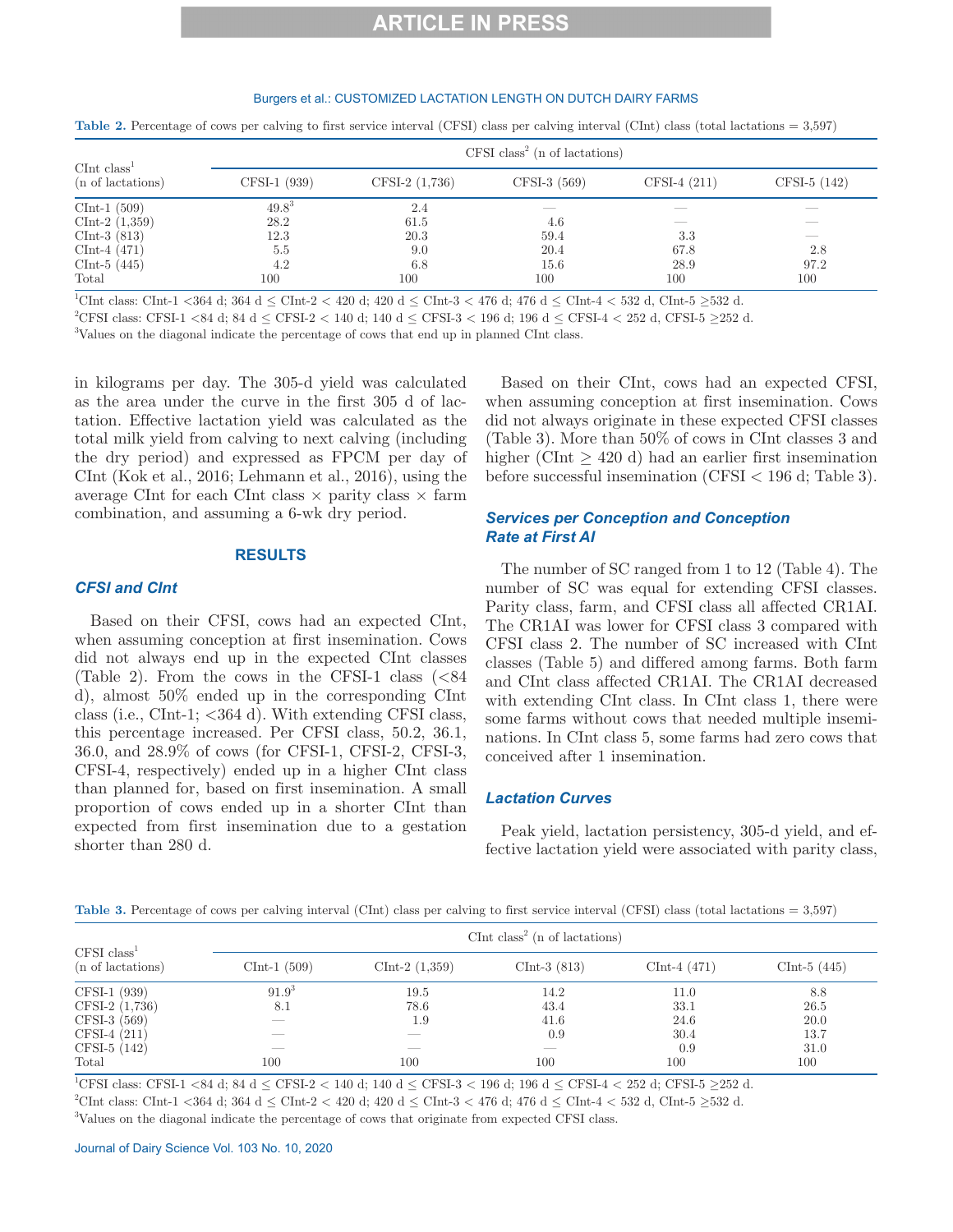#### Burgers et al.: CUSTOMIZED LACTATION LENGTH ON DUTCH DAIRY FARMS

|                                                                                 |                         |                            | CFSI class (d)         |                        |                        |
|---------------------------------------------------------------------------------|-------------------------|----------------------------|------------------------|------------------------|------------------------|
| Item                                                                            | CFSI-1 $(< 84)$         | $CFSI-2(84-139)$           | CFSI-3 $(140-195)$     | CFSI-4 $(196-251)$     | CFSI-5 $(>252)$        |
| Lactations $(n)$<br>Services per conception<br>$(mean \pm SE)$                  | 939<br>$1.90 \pm 0.05$  | 1.736<br>$1.82 \pm 0.04$   | 569<br>$1.93 \pm 0.06$ | 211<br>$1.76 \pm 0.10$ | 142<br>$1.89 \pm 0.13$ |
| Range $SC1$<br>$(minimum-maximum)$<br>Conception rate <sup>2</sup> (mean $\%$ ) | $1 - 11$<br>$52.8^{ab}$ | $1 - 12$<br>$57.3^{\rm a}$ | $1 - 9$<br>$49.5^{b}$  | $1 - 8$<br>$57.3^{ab}$ | $1 - 8$<br>$51.7^{ab}$ |

**Table 4.** Services per conception (SC) and conception rate at first insemination per calving to first service interval (CFSI) class

<sup>a,b</sup>Means within a row with different superscripts differ  $(P = 0.03)$ .

1 Range SC is presented per cow per lactation.

2 Conception rate is defined as the percentage of cows pregnant at first AI.

CFSI class (Table 6), and CInt class (Table 7). For parity 1, peak yield was highest in CFSI-4 and CInt-4. For parity 2+, peak yield was highest in CFSI-4 and CInt-5. For both parity classes, persistency was highest in CFSI-5 and CInt-5. For parity 1, 305-d yield was highest in CFSI-4 and CInt-4, as was the effective lactation yield. For parity 2+, 305-d yield was highest in CFSI-4 and CInt-5; however, effective lactation yield was highest in CFSI-2 and CInt-2.

Moreover, peak yield, persistency, 305-d yield, and effective lactation yield were associated with a farm effect and interactions with the lactation curve characteristics (Appendix Table A5).

### *Peak Yield and Persistency per Farm*

Effects of CInt class on peak yield and lactation persistency were dependent on parity and farm. The modeled peak yield per farm ranged from 20.3 to 37.6 kg/d of FPCM for parity 1, and from 26.8 to 51.4 kg/d of FPCM for parity 2+ (Supplemental Table S1, [https://](https://doi.org/10.3168/jds.2019-17947) [doi.org/10.3168/jds.2019-17947](https://doi.org/10.3168/jds.2019-17947)). For 9 out of 13 farms in parity 1, peak yield was lowest for CInt-1 compared with the peak yield of the other CInt classes within farms. For the other 4 farms, peak yield was lowest for CInt-2 (farm L), CInt-3 (farms C and M), and CInt-5 (farm J; Figure 1A). For parity 2+, the peak yield was lowest for CInt-1 for all farms compared with the peak yield of the other CInt classes within farms (Figure 1B).

The lactation persistency per farm ranged from 0.003 to 0.052 kg of FPCM reduction per day for parity 1, and from 0.009 to 0.102 kg of FPCM reduction per day for parity  $2+$  (Supplemental Table S2, [https://doi](https://doi.org/10.3168/jds.2019-17947) [.org/10.3168/jds.2019-17947](https://doi.org/10.3168/jds.2019-17947)). For7 out of 13 farms in parity 1, lactation persistency was greatest for CInt-5 compared with the lactation persistency of the other CInt classes within farms. For the other 6 farms, lactation persistency was greatest for CInt-1 (farms B, E, I, and K), and CInt-4 (farms C and L; Figure 2A). For 7 out of 13 farms in parity 2+, lactation persistency was greatest for CInt-5 compared with the lactation persistency of the other CInt classes within farms. For the other 6 farms, lactation persistency was greatest for CInt-1 (farms B, E, I, K, and L), and CInt-4 (farm C; Figure 2B).

### *The 305-d Yield and Effective Lactation Yield per Farm*

Effect of CInt class on 305-d yield and effective lactation yield depended on parity and farm. The 305-d

**Table 5.** Services per conception (SC) and conception rate at first insemination per calving interval (CInt) class

|                                                                |                                |                                  | $CInt class$ (d)               |                                |                                |
|----------------------------------------------------------------|--------------------------------|----------------------------------|--------------------------------|--------------------------------|--------------------------------|
| Item                                                           | $CInt-1$ $(<364)$              | $CInt-2(364-419)$                | CInt-3 $(420-475)$             | $CInt-4(476-531)$              | $CInt-5 (>532)$                |
| Lactations $(n)$<br>Services per conception<br>$(mean \pm SE)$ | 509<br>$1.11^{\circ} \pm 0.13$ | 1.359<br>$1.33^{\rm a} \pm 0.04$ | 813<br>$1.94^{\rm b} \pm 0.06$ | 471<br>$2.62^{\circ} \pm 0.09$ | 445<br>$3.70^{\rm d} \pm 0.11$ |
| Range $SC1$<br>$(minimum-maximum)$                             | $1 - 4$                        | $1 - 5$                          | $1 - 7$                        | $1 - 7$                        | $1 - 12$                       |
| Conception rate <sup>2</sup> (mean $\%$ )                      | 99.7 <sup>abc</sup>            | $74.0^{\rm a}$                   | $36.4^{\rm b}$                 | $17.4^\circ$                   | $0.28^{\rm abc}$               |

<sup>a-d</sup>Means within a row with different superscripts differ  $(P < 0.0001)$ .

1 Range SC is presented per cow per lactation.

<sup>2</sup>Conception rate is defined as the percentage of cows pregnant at first AI.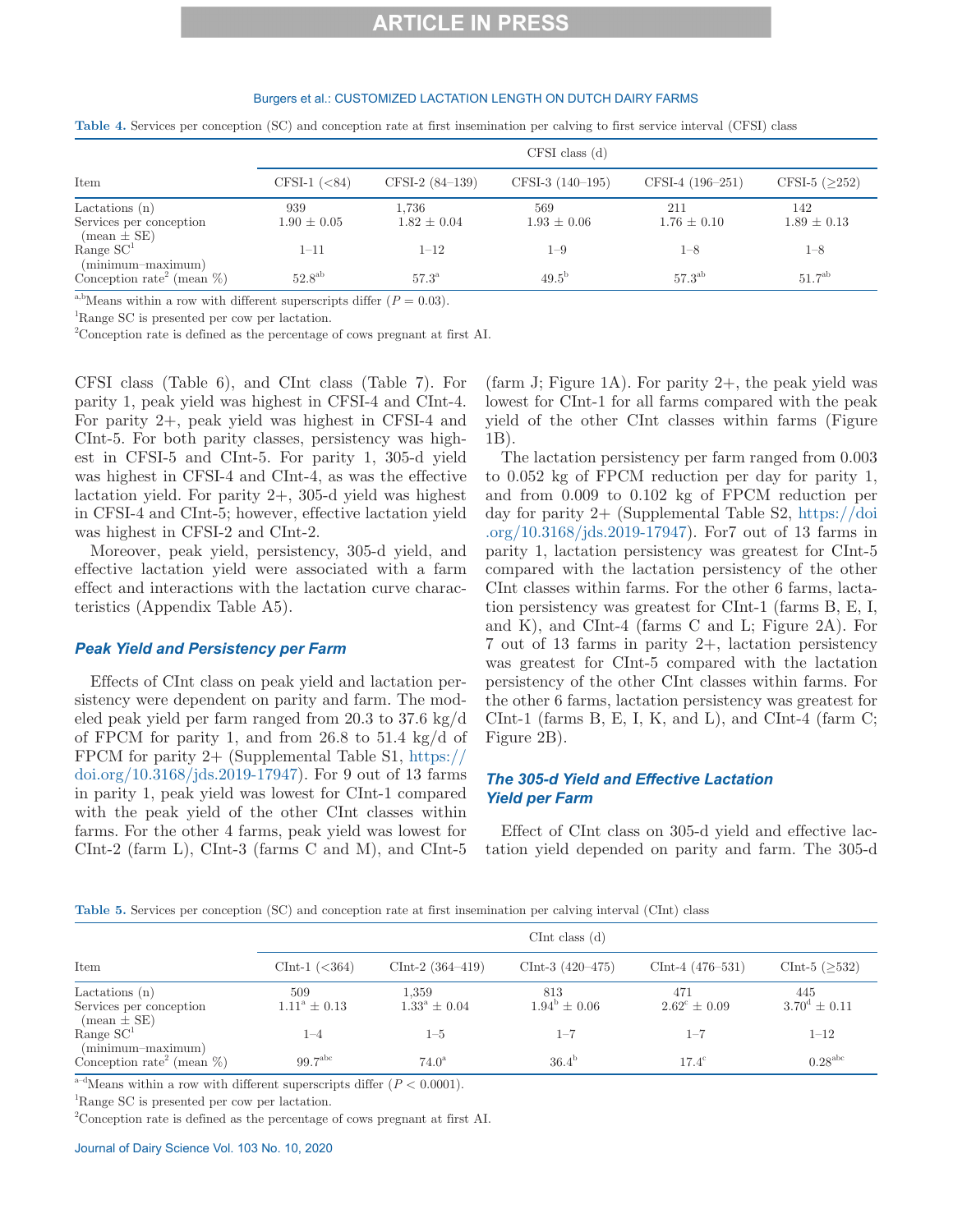#### Burgers et al.: CUSTOMIZED LACTATION LENGTH ON DUTCH DAIRY FARMS

|                                                                             |                 |                      |                      | $CFSI class$ (d)     |                      |                      |
|-----------------------------------------------------------------------------|-----------------|----------------------|----------------------|----------------------|----------------------|----------------------|
| Item                                                                        | Parity<br>class | CFSI-1 $(< 84)$      | $CFSI-2(84-139)$     | CFSI-3 $(140-195)$   | CFSI-4 (196-251)     | CFSI-5 $(\geq 252)$  |
| Peak yield<br>$(\text{kg of FPCM}^1)$                                       | $2+$            | 31.0<br>40.2         | 31.9<br>43.2         | 31.3<br>43.4         | 32.9<br>44.8         | 32.2<br>43.4         |
| Lactation persistency<br>(kg of FPCM per day)                               | $2+$            | $-0.027$<br>$-0.062$ | $-0.029$<br>$-0.064$ | $-0.023$<br>$-0.059$ | $-0.023$<br>$-0.058$ | $-0.020$<br>$-0.055$ |
| $305-d$ yield<br>(kg of FPCM first)<br>305 d                                | $2+$            | 8,641<br>10,325      | 8,805<br>11.095      | 8,803<br>11,205      | 9,262<br>11,557      | 9.167<br>11,303      |
| Effective lactation yield<br>(kg of FPCM per<br>day of calving<br>interval) | $2+$            | 25.2<br>29.5         | 25.6<br>31.3         | 25.5<br>30.6         | 26.4<br>30.5         | 25.9<br>28.3         |

**Table 6.** Peak yield, lactation persistency, 305-d yield, and effective lactation yield per calving to first service interval (CFSI) class per parity class

 ${}^{1}\text{FPCM} = \text{fat}$ - and protein-corrected milk.

yield per farm ranged from 5,822 to 10,843 kg of FPCM for parity 1, and from 6,867 to 13,546 kg of FPCM for parity 2+ (Supplemental Table S3, [https://doi.org/10](https://doi.org/10.3168/jds.2019-17947) [.3168/jds.2019-17947](https://doi.org/10.3168/jds.2019-17947)). For parity 1, 9 out of 13 farms had greatest 305-d yield for CInt-5 compared with the other CInt classes within farms. For the other 4 farms, 305-d yield was greatest for CInt-3 (farms G and J) and CInt-4 (farms B and L; Figure 3A). For 10 out of 13 farms, 305-d yield was lowest for CInt-1, and for 3 farms 305-d yield was lowest for CInt-3 (farms C and M) and CInt-5 (farm J). For 11 out of 13 farms in parity 2+, 305-d yield was greatest for CInt-5 compared with the other CInt classes within farms. The other 2 farms had greatest 305-d yield for CInt-4 (farms B and J). Except for farm M, all farms had lowest 305-d yield for CInt-1 (Figure 3B).

The effective lactation yield per farm ranged from 16.7 to 32.6 kg of FPCM per day for parity 1, and from 19.8 to 35.5 kg of FPCM per day for parity  $2+$ (Supplemental Table S4, [https://doi.org/10.3168/jds](https://doi.org/10.3168/jds.2019-17947) [.2019-17947\)](https://doi.org/10.3168/jds.2019-17947). For parity 1, 6 out of 13 farms had greatest effective lactation yield for CInt-5 compared with the other CInt classes within farms. For the other 7 farms, effective lactation yield was greatest for CInt-2 (farm H), CInt-3 (farms G and J), and CInt-4 (farms B, E, I, and L; Figure  $4A$ ). For parity  $2+$ , 6 out of 13 farms had greatest effective lactation yield for CInt-2 compared with the other CInt classes within farms. For the other 7 farms, effective lactation yield was greatest for CInt-3 (farms B and J), CInt-4 (farms A, I, K, and L), and CInt-5 (farm F; Figure 4B).

#### **DISCUSSION**

The current study aimed to investigate fertility and milk production on farms that customize CInt of their cows. On these farms, different cow characteristics were used to determine which cows to extend CInt. These cow characteristics could differ between farms and between years. This study adds insight to the consequences of customized lactation management in practice.

### *Fertility*

Calving interval was extended by extending the VWP. Calving to first service interval was used as a measure

**Table 7.** Peak yield, lactation persistency, 305-d yield, and effective lactation yield per calving interval (CInt) class per parity class

|                                             |                 |                   |                   | $CInt class$ (d)  |                   |                 |
|---------------------------------------------|-----------------|-------------------|-------------------|-------------------|-------------------|-----------------|
| Item                                        | Parity<br>class | $CInt-1$ $(<364)$ | $CInt-2(364-419)$ | $CInt-3(420-475)$ | $CInt-4(476-531)$ | $CInt-5 (>532)$ |
| Peak yield                                  |                 | 30.1              | 31.7              | 32.1              | 32.1              | 31.1            |
| $\left(\text{kg of FPCM}^{\text{1}}\right)$ | $2+$            | 39.5              | 42.3              | 43.0              | 43.4              | 43.6            |
| Lactation persistency                       |                 | $-0.025$          | $-0.029$          | $-0.027$          | $-0.025$          | $-0.020$        |
| $\langle$ kg of FPCM per day)               | $2+$            | $-0.060$          | $-0.063$          | $-0.062$          | $-0.059$          | $-0.054$        |
| $305-d$ yield                               |                 | 8.577             | 8.797             | 8.907             | 9.019             | 8,844           |
| (kg of FPCM first)<br>305 d                 | $2+$            | 10,384            | 10,870            | 11,035            | 11,223            | 11,440          |
| Effective lactation                         |                 | 24.7              | 25.7              | 25.8              | 25.9              | 25.2            |
| yield (kg of FPCM<br>per day CInt.          | $2+$            | 29.9              | 31.1              | 30.6              | 30.3              | 29.1            |

 ${}^{1}$ FPCM = fat- and protein-corrected milk.

Journal of Dairy Science Vol. 103 No. 10, 2020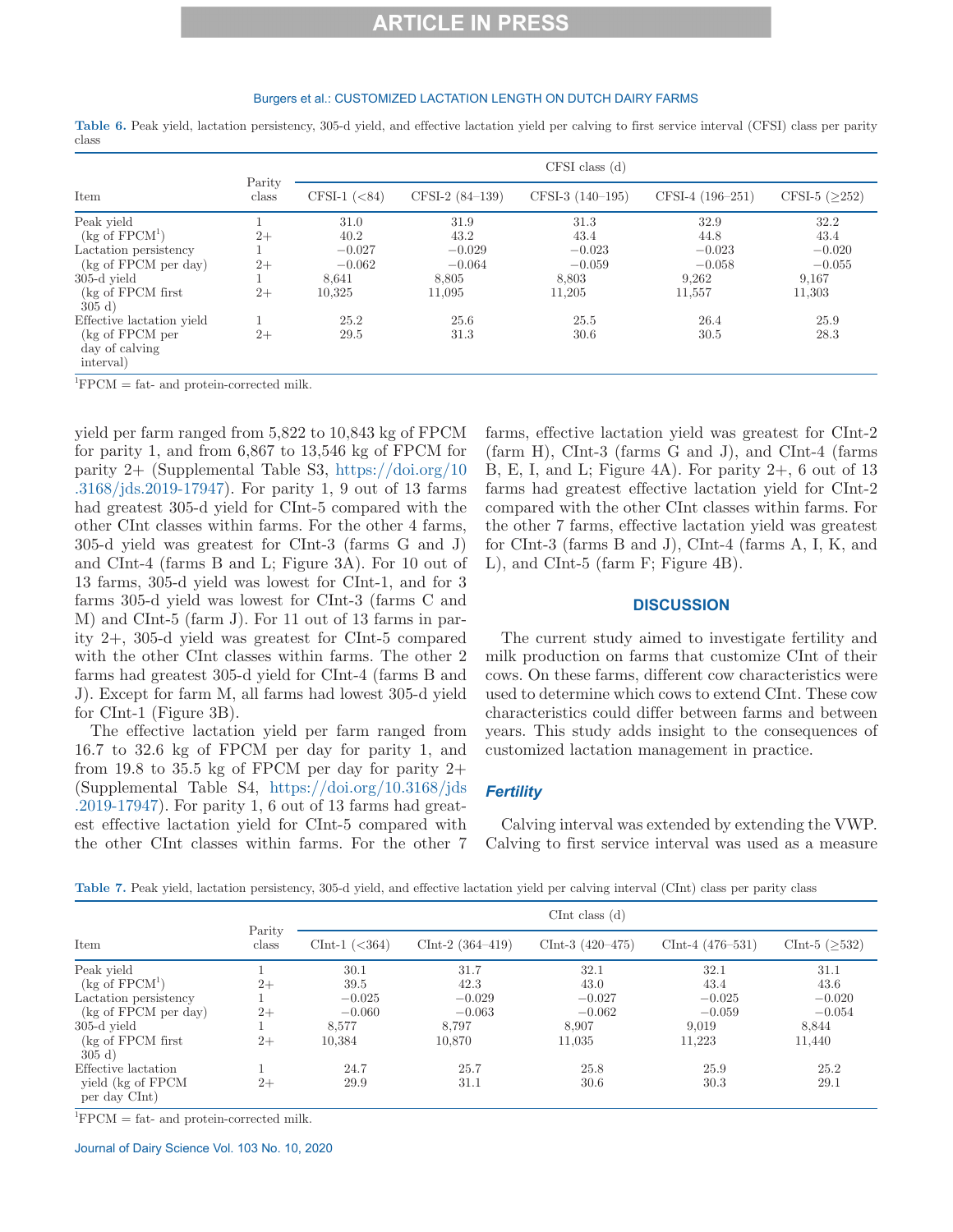#### Burgers et al.: CUSTOMIZED LACTATION LENGTH ON DUTCH DAIRY FARMS



Figure 1. Peak yield per farm  $(A-M)$  per calving interval (CInt) class relative to CInt-1 (CInt-1 = 1) for cows with parity 1 (A) or parity 2+ (B). The CInt classes are CInt-1 (<364 d), CInt-2 (364–419 d), CInt-3 (420–475 d), CInt-4 (476–531 d), and CInt-5 (≥532 d). Farm L parity 1 could not be computed. Farm F and farm L do not have lactations with parity 2+ in CInt-1 and are therefore not shown.

of the VWP. In the current study, CFSI class was not related to SC. The CFSI class 3 (140–195 d) had a lower CR1AI compared with CFSI class 2 (84–139 d), however there were no differences with or between the other CFSI classes. Earlier studies found a decrease in SC (Larsson and Berglund, 2000; Niozas et al., 2019b) and an improved CR1AI (Larsson and Berglund, 2000; Inchaisri et al., 2011; Niozas et al., 2019b) when VWP was extended. This was explained by the delay of insemination until a cow is possibly out of the negative energy balance (**NEB**). The NEB in early lactation has been associated with impaired fertility, as the lack of glucose and increased free fatty acid concentration may impair oocyte quality (Jorritsma et al., 2004; Leroy et al., 2006; Fouladi-Nashta et al., 2007). Possibly, in this study, CFSI was specifically extended for cows with high milk production as a result of farmers' strategies. Several farmers aim at insemination at a specific milk production level for all cows. This could have resulted in a similar metabolic status, and with that a similar health status at time of conception (Butler et al., 1981). A similar health status could mean similar fertility, leading to similar success of insemination (i.e., SC and conception rate at first AI; Niozas et al., 2019b). The



**Figure 2.** Persistency per farm  $(A-M)$  per calving interval (CInt) class relative to CInt-1 (CInt-1 = 1) for cows with parity 1  $(A)$  or parity 2+ (B). The CInt classes are CInt-1 (<364 d), CInt-2 (364–419 d), CInt-3 (420–475 d), CInt-4 (476–531 d), and CInt-5 (≥532 d). Farm L parity 1 could not be computed. Farm F and farm L do not have lactations with parity 2+ in CInt-1 and are therefore not shown.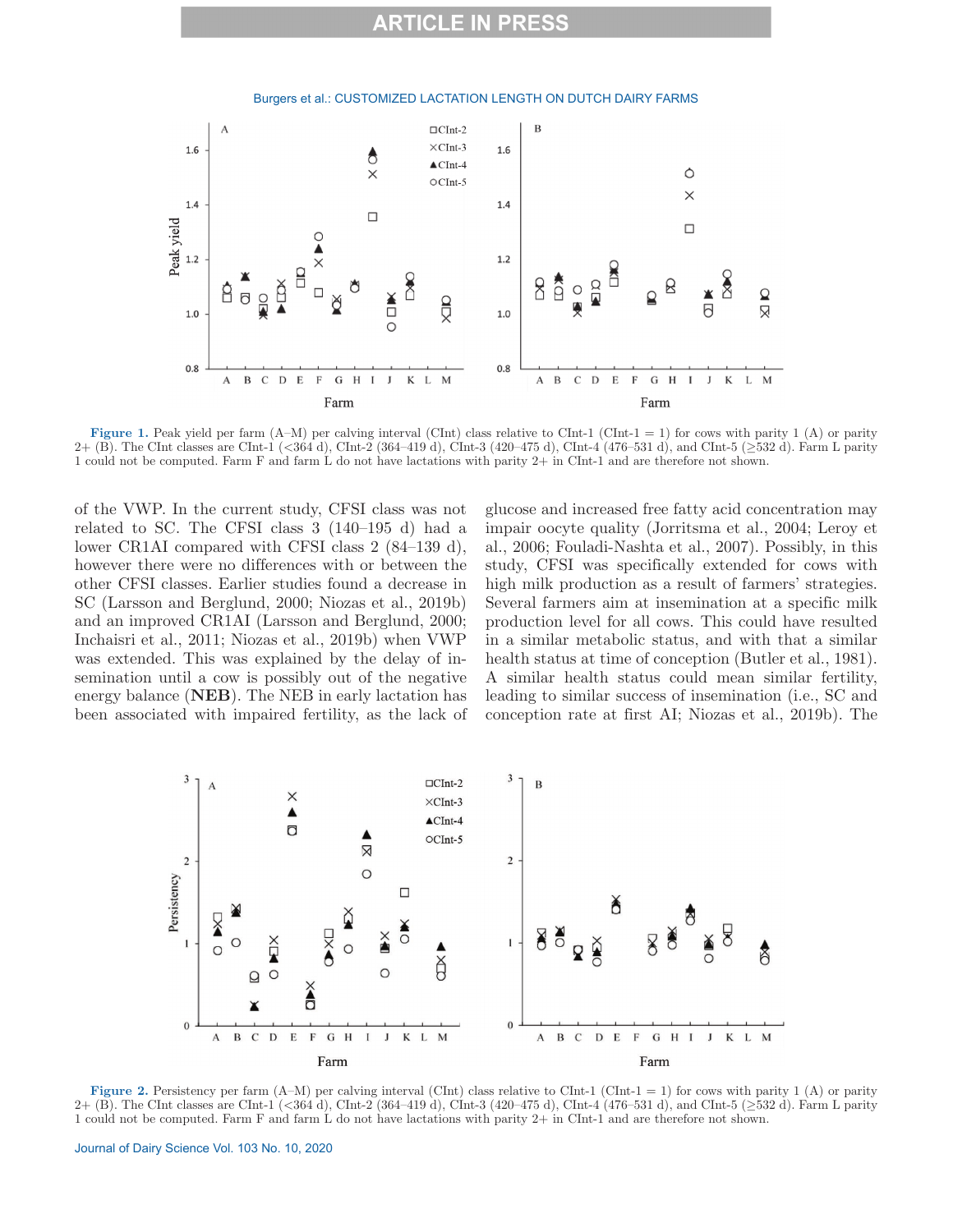#### Burgers et al.: CUSTOMIZED LACTATION LENGTH ON DUTCH DAIRY FARMS



**Figure 3.** The 305-d yield per farm  $(A-M)$  per calving interval (CInt) class relative to CInt-1 (CInt-1 = 1) for cows with parity 1 (A) or parity 2+ (B). The CInt classes are CInt-1 (<364 d), CInt-2 (364–419 d), CInt-3 (420–475 d), CInt-4 (476–531 d), and CInt-5 (≥532 d). Farm F and farm L do not have lactations with parity 2+ in CInt-1 and are therefore not shown.

current study, moreover, used retrospective farm data. It is unknown whether an extended CFSI was a deliberate decision of a farmer, a real measure of the VWP, or the result of a cow not displaying estrus. Therefore, the extended CFSI classes could consist of both cows that are deliberately inseminated later and cows with estrus or health problems that could not be inseminated earlier. In extended CFSI classes, the maximum SC decreased. This finding might be related to improved fertility. With extending CFSI classes, moreover, the percentage of cows that ended up in higher CInt classes decreased, which might imply improved fertility after delayed insemination. Alternatively, cows with an extended CFSI may get fewer chances to conceive before they are replaced because a lower milk yield at that time might make it undesirable to extend CInt further. The present study did not include incomplete lactations, which may have skewed SC if cows were allowed fewer inseminations in the case of an extended VWP.

The farmers in the current study aimed to customize CInt by extending VWP. An increased CFSI, however, was not always the reason for an extended CInt. In fact, around 70% of cows in a CInt  $\geq$  476 d (CInt-4 and CInt-5) were first inseminated aiming at a shorter CInt. From CInt-3 onwards  $(\geq 420 \text{ d})$ , the majority of cows had a lower CFSI (CFSI < 196 d) than expected



**Figure 4.** Effective lactation yield per farm (A–M) per calving interval (CInt) class relative to CInt-1 (CInt-1 = 1) for cows with parity 1 (A) or parity 2+ (B). The CInt classes are CInt-1 (<364 d), CInt-2 (364–419 d), CInt-3 (420–475 d), CInt-4 (476–531 d), and CInt-5 ( $\geq 532$  d). Farm F and farm L do not have lactations with parity  $2+$  in CInt-1 and are therefore not shown.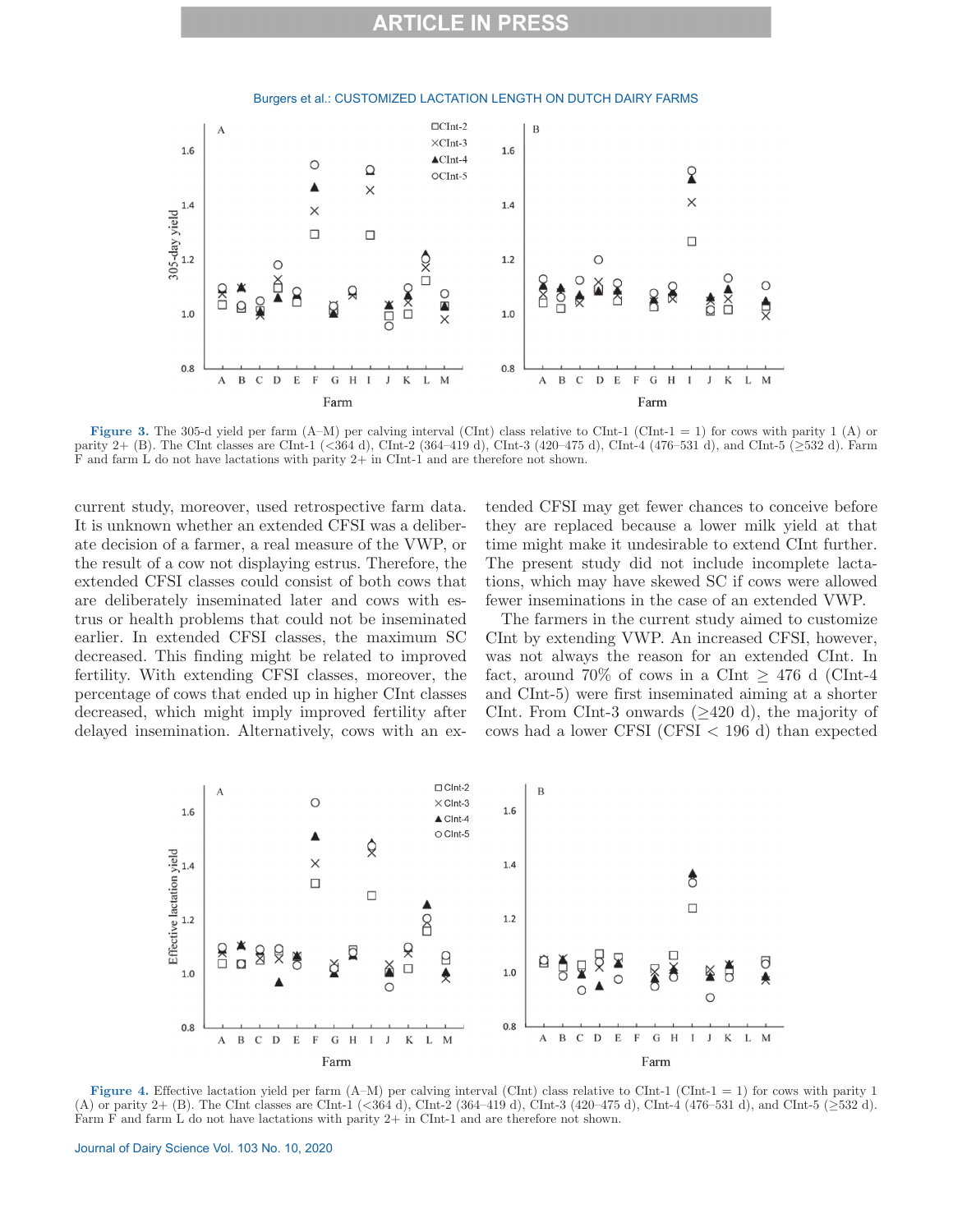#### Burgers et al.: CUSTOMIZED LACTATION LENGTH ON DUTCH DAIRY FARMS

based on CInt class. As a consequence, the extended CInt classes consisted of both cows with a delayed first insemination (either voluntarily or due to lack of estrus) and cows that were unable to conceive earlier and therefore needed multiple inseminations to become pregnant. Overall SC in this study was 1.94; SC was 1.90 for cows in parity 1 and 1.96 for cows in parity  $2+$ , with a maximum of 12 inseminations per cow. Farmers in this study may have been more accepting toward an extended CInt, and therefore were more inclined to inseminate a cow with difficulties to conceive multiple times, rather than replacing that cow, compared with farmers that aim for a 1-yr CInt.

Cows could end up in extended CInt due to poor fertility and therefore more days to pregnancy than aimed for based on first insemination. In fact, 50.2% of cows with  $CFSI < 84$  d ended up in longer than expected CInt  $($ >364 d $)$ . This showed that these cows were not able to conceive for the desired CInt, and moreover, that the longer CInt classes consisted of both cows selected for an extended CInt and cows unable to conceive sooner. A 1-yr CInt is still generally advised for an optimal economic result (Holmann et al., 1984; Steeneveld and Hogeveen, 2012), and therefore it can be assumed that the majority of Dutch dairy farmers aim for a 1-yr CInt. Less than 2% of farmers in the Netherlands, however, achieve an average CInt of <369 d (CRV, 2019).

#### *Lactation Curves*

In the current study, peak yield and lactation persistency were calculated according to fitted lactation curves. Earlier studies pointed out that, in terms of milk production, extending CInt seemed more successful for cows with greater lactation persistency (Arbel et al., 2001; Inchaisri et al., 2011; Kok et al., 2019), or cows with greater peak yield (Rehn et al., 2000; Lehmann et al., 2017). In the current study, the peak yield was lower for CFSI-1 class (<84 d) and for CInt-1 class  $\left( < 364 \right)$  compared with the peak yield of the other CFSI and CInt classes. Low peak yield in the short CFSI CInt classes could be related to 2 aspects. First, in the present study, it could reflect the strategy of farmers to start insemination soon when peak yield is low. Not all cows in extended CInt, however, had an extended CInt because of delayed insemination. Second, cows with a low peak yield may resume ovarian cyclicity earlier (Opsomer et al., 1998; Shrestha et al., 2004) and express estrus more easily, as milk yield has been found to negatively correlate with estrus expression (Lopez et al., 2004; Holman et al., 2011; Cutullic et al., 2012). Cows with a low peak yield, moreover, were

Journal of Dairy Science Vol. 103 No. 10, 2020

more likely to conceive in 1 or 2 inseminations (Lean et al., 1989).

Persistency was greater in the longer CFSI classes, possibly reflecting successful selection of cows with greater persistency for extended CFSI. Farmers had different strategies to select cows for extended CFSI. Farmers that based their strategy on production level indirectly took persistency into account, as more persistent cows will take longer to drop below the cut-off level for milk yield, and are thus inseminated later and end up in greater CFSI classes. Despite that many cows in the extended CInt classes did not originate from an extended CFSI, lactation persistency increased from CInt-2 to CInt-5 (364–532 d). There are a few possible reasons for this positive relationship between CInt length and persistency. First, possibly only highproducing, persistent cows were given many chances to become pregnant, resulting in a higher proportion of persistent lactations in an extended CInt, and lowproducing or less persistent cows may have been culled and therefore did not end up in the data set. Second, it is possible that mainly high-producing cows had more difficulties to conceive and as a result involuntarily ended up in extended CInt (Chebel et al., 2004; Walsh et al., 2011). Third, increased lactation persistency in extended CInt has been related to a delayed effect of pregnancy on the lactation curve (Brotherstone et al., 2004). The persistency in the present study was calculated between d 100 and 212, a time that pregnancy was assumed to not yet affect the lactation curve (Strandberg and Lundberg, 1991; Penasa et al., 2016). However, gestation may reduce milk yield from the first month onward, which could already have reduced persistency between d 100 and 212 in lactation (Olori et al., 1997). The greater lactation persistency in the longer CInt classes could thus be related to selection of persistent animals for a long CInt or cow physiology (i.e., poor fertility of high-producing cows or a delayed pregnancy effect after later insemination; Olori et al., 1997; Brotherstone et al., 2004; Chebel et al., 2004).

On some farms, the greatest lactation persistency was found for CInt-1  $(< 364$  d). For these farms, however, the lowest peak yield was also found for CInt-1. A low peak yield is related to high persistency, whereas a high peak yield is related tolow persistency (Dekkers et al., 1998). A high peak was related to a more severe NEB, and a more severe NEB has been related to an altered metabolic status, associated with increased plasma nonesterified fatty acid concentration and a greater incidence of metabolic diseases (Esposito et al., 2014). Both elevated levels in plasma of free fatty acids and β-hydroxybutyrate in early lactation (Chen et al., 2016) and the occurrence of mastitis after peak yield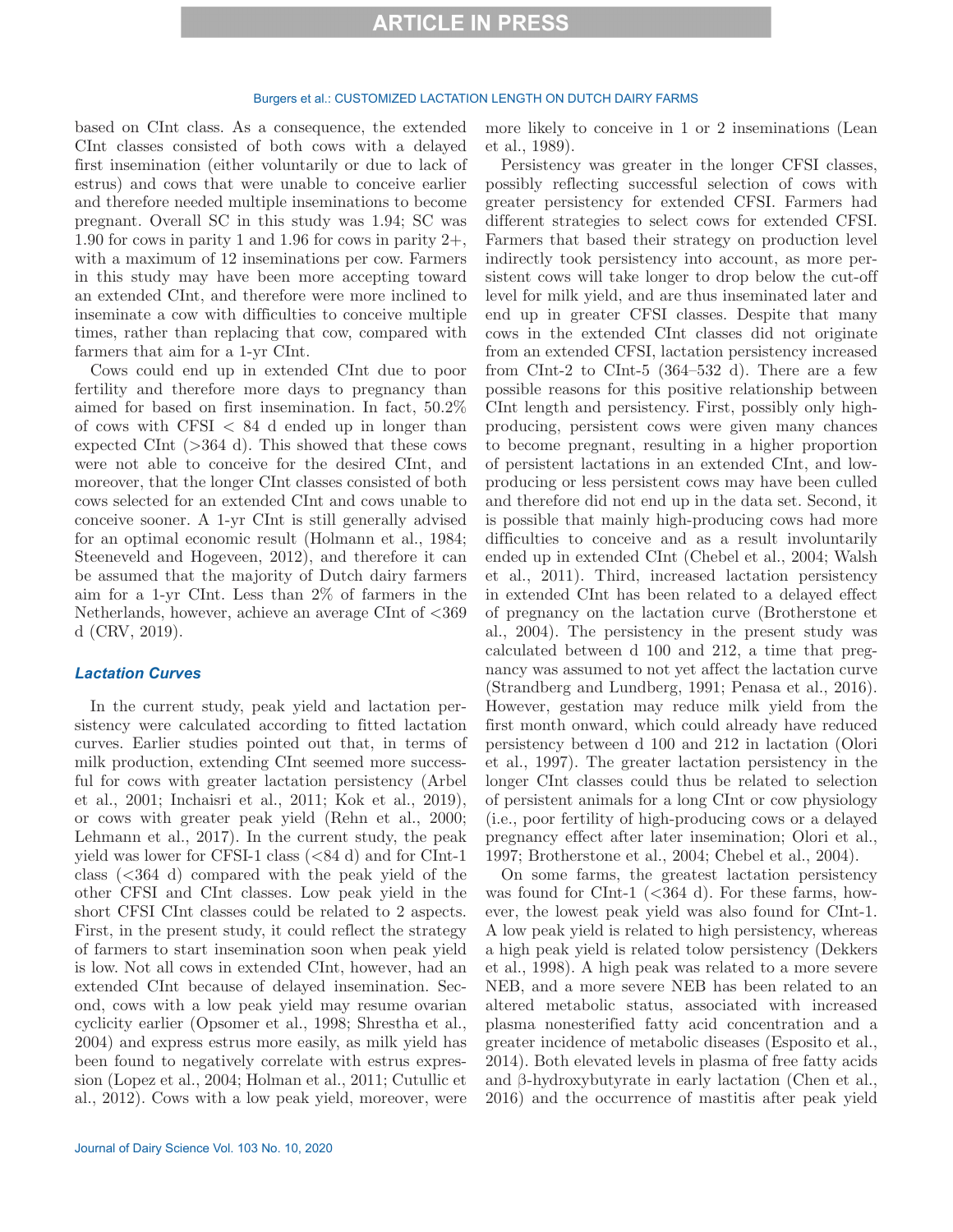#### Burgers et al.: CUSTOMIZED LACTATION LENGTH ON DUTCH DAIRY FARMS

(Appuhamy et al., 2007) have been related to reduced lactation persistency. When peak yield was delayed and lowered as a consequence of metabolic diseases in early lactation (i.e., before peak yield), persistency was found to increase, indicating that a low peak is related to an increased persistency (Appuhamy et al., 2007; Hostens et al., 2012).

The 305-d yield reflects the lactation potential of a dairy cow (Kuhn and Hutchison, 2005; Kok et al., 2016), and is therefore expected to be correlated with effective lactation yield. For cows in parity 1, both 305 d yield and effective lactation yield were greatest in CFSI-4 (196–251 d) and in CInt-4 (476–531 d). For cows in parity 2+, however, greatest 305-d yield was found in CFSI-4 (196–251 d) and in CInt-5 ( $>532$  d), whereas greatest effective lactation yield was found in CFSI-2 (84–139) and in CInt-2 (364–419 d). Within farms, overall greatest 305-d yield was found in CInt-5 (parity 1: 9 out of 13 farms; parity  $2+$ : 11 out of 13 farms), however, they mostly did not realize the greatest effective lactation yield in CInt-5. For cows with parity 1, greatest effective lactation yield was found in CInt-5 in 6 farms. By selecting the best cows in terms of 305-d yield for extended CInt, it was thus possible to realize high effective lactation yield of first parity cows in extended CInt. In the other cases, effective lactation yield was still comparable to the effective lactation yield in the other CInt classes, and greater than the effective lactation yield in CInt-1. For cows with parity 2+, greatest effective lactation yield was found in CInt-5 in 1 farm. In the other farms where 305-d yield was greatest in CInt-5, effective lactation yield was often lowest in CInt-5. The effective lactation yield corrects for CInt (Kok et al., 2016). Thus, when corrected for length of CInt, the best cows in terms of 305-d yield in the CInt-5 group did not have the greatest milk production per day in extended CInt. This can be explained by a decrease in their milk production toward the end of their long lactation, and these cows would probably have accomplished greater effective lactation yield in shorter CInt (Kok et al., 2019).

The greatest 305-d yield found in CInt-5 is probably partly due to selection of cows with higher milk yield for a longer CInt by using peak yield or daily milk level to determine VWP (7 farmers). Moreover, some farmers gave their cows many chances to become pregnant (up to 12 inseminations). Depending on parity and milk yield, cows can be inseminated up to 16 mo in milk before it becomes more profitable to replace that cow (Inchaisri et al., 2012). In the current study, number of inseminations per pregnancy was much greater in the extended CInt classes compared with the shorter CInt. If only cows in CInt-5 that were planned for a shorter

CInt were considered, average number of inseminations for the CInt-5 group was 4.33. Therefore, in the current study, some of the cows in CInt-5 may have been there because these were high-producing cows that were either selected for a long CInt or were unable to conceive early and ended up in extended CInt due to multiple inseminations, contributing to the high 305-d yield in this group.

Farmers that have a fixed VWP in days for all their cows do not take individual milk yield or lactation persistency into account when assigning cows to an extended CInt. As a result, some of these farmers did not realize more persistent lactations in extended CInt. In extended CInt it is especially important to have more persistent lactations to minimize losses from extending CInt (Kok et al., 2019). Some of these farmers with a fixed VWP in days, however, argued that their goal is not to maximize milk yield per cow, but to identify and select cows capable of maintaining lactation in an extended CInt. When having the same VWP for all cows, a farmer can use cow performance in an extended VWP strategy to select cows suitable for extended CInt for the next generation.

There was a large variation in lactation curve characteristics among farms. The main reason for this was probably due to a large variation in management or possibly genetics among farms in general. When looking within farms, however, similar patterns were found among the farms for the different CInt and CFSI classes concerning milk yield and lactation curve characteristics (Figures 1–4; Supplemental Tables S1–8, [https:/](https://doi.org/10.3168/jds.2019-17947) [/doi.org/10.3168/jds.2019-17947\)](https://doi.org/10.3168/jds.2019-17947). Although absolute values among farms differ, cows with a higher peak, higher 305-d milk yield, and higher persistency still ended up in longer CInt classes on most farms.

### *Motivation to Extend CInt*

Instead of maximizing FPCM yield, farmers in the current study were interested in customizing CInt for other reasons. First, farmers aimed for potential health benefits related to an extended CInt. Extending CInt increased the time between critical transition events and could lower the number of cows that are being dried-off at high milk yields, therewith possibly improving health (Knight, 2005; Lehmann et al., 2014; Niozas et al., 2019a). Second, some farmers aimed for fewer calves born. At farm level, fewer calves result in less income from calves sold, but because calf prices are limited, it might be a benefit due to a reduction in costs (Mohd Nor et al., 2012). On a typical dairy farm, replacement rate can be assumed to be around 30% (Mohd Nor et al., 2014), indicating a surplus of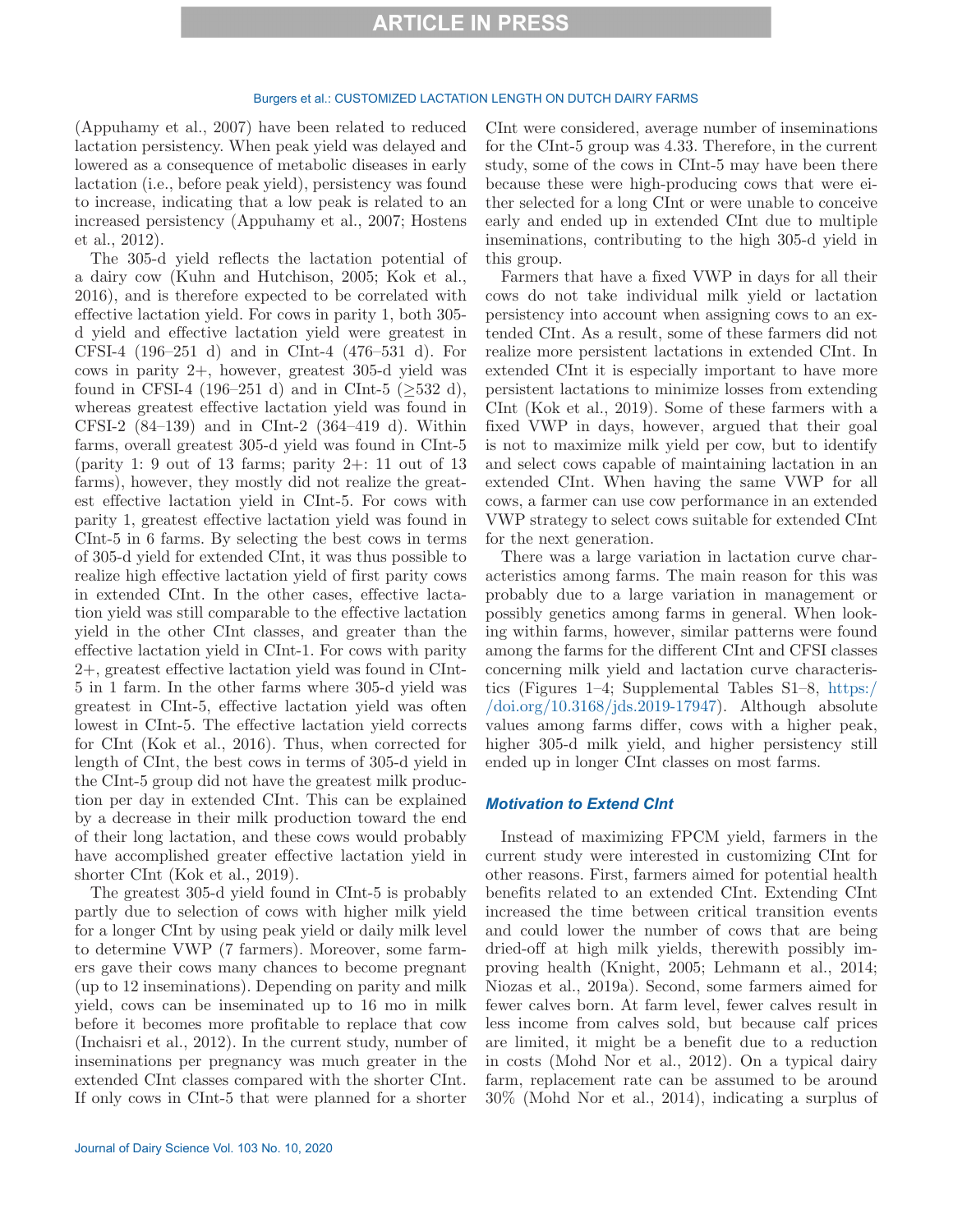#### Burgers et al.: CUSTOMIZED LACTATION LENGTH ON DUTCH DAIRY FARMS

calves that need care, labor, and feed when a 1-yr CInt is applied. A problem with selecting cows capable of extended CInt, however, is that the most suitable cows will have the longest CInt, and therefore the fewest number of calves. Farmers in the current study did take this into account when deciding on selection strategy, keeping calves from cows that were persistent in earlier lactations and inseminating less persistent cows with beef bulls (e.g., Belgian Blue) to sell the crossbred calves to the veal industry. Third, farmers aimed for a reduction in farm labor, mainly because of less transition management (i.e., drying-off, calving, start of lactation) and less calf care. Possible positive effects of extended CInt on health, fertility, and farm labor should be subject of further studies to conclude on the viability of customizing CInt on farms.

### **CONCLUSIONS**

In this study, increased CFSI was not related to SC or conception rate at first AI on 13 commercial Dutch dairy farms that customize calving intervals by increasing the VWP for (part of) their herd. Longer CInt was related to increased SC and decreased conception rate at first AI. On most farms, persistency was greatest in the lowest CInt class  $(<364 \text{ d})$ , probably related to the low peak yield in this class. Excluding this short CInt class, persistency increased with extending CInt on most farms. Though 305-d yield was greater in the longest CInt class  $($ >532 d) at the majority of farms, effective lactation yield at most farms was greatest in CInt from 364 to 531 d, especially for multiparous cows. Based on the results of this study, it differs per farm what strategy in terms of waiting period for first insemination is optimal for milk production. For heifers on most farms, a CFSI of more than 196 d resulted in greatest effective lactation yield, when high-yielding heifers (differs per farm;  $>7,500-11,000$  kg of FPCM/305 d) were selected. For cows on most farms, a CFSI of more than 140 d resulted in greatest effective lactation yield, when high-yielding cows (differs per farm;  $> 9,500-12,000$  kg of FPCM/305 d) were selected.

#### **ACKNOWLEDGMENTS**

The authors thank the participating farmers and CRV (Arnhem, the Netherlands) for providing the data. This study was financed by DairyNL (ZuivelNL; organization of the Dutch dairy supply chain, The Hague, the Netherlands) and the Dutch Ministry of Agriculture, Nature and Food Quality (LNV, The Hague, the Netherlands) as part of the research program 'One Health for Food' (1H4F, The Hague, the Netherlands). The authors have not stated any conflicts of interest.

#### **REFERENCES**

- Appuhamy, J. A. D. R. N., B. G. Cassell, C. D. Dechow, and J. B. Cole. 2007. Phenotypic relationships of common health disorders in dairy cows to lactation persistency estimated from daily milk weights. J. Dairy Sci. 90:4424–4434. [https://doi.org/10.3168/jds](https://doi.org/10.3168/jds.2007-0077) [.2007-0077](https://doi.org/10.3168/jds.2007-0077).
- Arbel, R., Y. Bigun, E. Ezra, H. Sturman, and D. Hojman. 2001. The effect of extended calving intervals in high lactating cows on milk production and profitability. J. Dairy Sci. 84:600–608. [https://doi](https://doi.org/10.3168/jds.S0022-0302(01)74513-4) [.org/10.3168/jds.S0022-0302\(01\)74513-4](https://doi.org/10.3168/jds.S0022-0302(01)74513-4).
- Bertilsson, J., B. Berglund, G. Ratnayake, K. Svennersten-Sjaunja, and H. Wiktorsson. 1997. Optimising lactation cycles for the highyielding dairy cow. A European perspective. Livest. Prod. Sci. 50:5–13. [https://doi.org/10.1016/S0301-6226\(97\)00068-7.](https://doi.org/10.1016/S0301-6226(97)00068-7)
- Bormann, J., G. R. Wiggans, T. Druet, and N. Gengler. 2002. Estimating effects of permanent environment, lactation stage, age, and pregnancy on test-day yield. J. Dairy Sci. 85:263.e1–263.e21. [https://doi.org/10.3168/jds.S0022-0302\(02\)74076-9](https://doi.org/10.3168/jds.S0022-0302(02)74076-9).
- Brotherstone, S., R. Thompson, and I. M. S. White. 2004. Effects of pregnancy on daily milk yield of Holstein–Friesian dairy cattle. Livest. Prod. Sci. 87:265–269. [https://doi.org/10.1016/j.livprodsci](https://doi.org/10.1016/j.livprodsci.2003.07.014) [.2003.07.014](https://doi.org/10.1016/j.livprodsci.2003.07.014).
- Butler, W. R., R. W. Everett, and C. E. Coppock. 1981. The relationships between energy balance, milk production and ovulation in postpartum Holstein cows. J. Anim. Sci. 53:742–748. [https://doi](https://doi.org/10.2527/jas1981.533742x) [.org/10.2527/jas1981.533742x.](https://doi.org/10.2527/jas1981.533742x)
- Butler, W. R. 2000. Nutritional interactions with reproductive performance in dairy cattle. Anim. Reprod. Sci. 60–61:449–457. [https://](https://doi.org/10.1016/S0378-4320(00)00076-2) [doi.org/10.1016/S0378-4320\(00\)00076-2.](https://doi.org/10.1016/S0378-4320(00)00076-2)
- Carvalho, P. D., A. H. Souza, M. C. Amundson, K. S. Hackbart, M. J. Fuenzalida, M. M. Herlihy, H. Ayres, A. R. Dresch, L. M. Vieira, J. N. Guenther, R. R. Grummer, P. M. Fricke, R. D. Shaver, and M. C. Wiltbank. 2014. Relationships between fertility and postpartum changes in body condition and body weight in lactating dairy cows. J. Dairy Sci. 97:3666–3683. [https://doi.org/10.3168/](https://doi.org/10.3168/jds.2013-7809) [jds.2013-7809](https://doi.org/10.3168/jds.2013-7809).
- Chebel, R. C., J. E. Santos, J. P. Reynolds, R. L. Cerri, S. O. Juchem, and M. Overton. 2004. Factors affecting conception rate after artificial insemination and pregnancy loss in lactating dairy cows. Anim. Reprod. Sci. 84:239–255. [https://doi.org/10.1016/j](https://doi.org/10.1016/j.anireprosci.2003.12.012) [.anireprosci.2003.12.012](https://doi.org/10.1016/j.anireprosci.2003.12.012).
- Chen, J., A. Kok, G. Remmelink, J. J. Gross, R. Bruckmaier, B. Kemp, and A. Van Knegsel. 2016. Effects of dry period length and dietary energy source on lactation curve characteristics over 2 subsequent lactations. J. Dairy Sci. 99:9287–9299. [https://doi.org/](https://doi.org/10.3168/jds.2016-11253) [10.3168/jds.2016-11253.](https://doi.org/10.3168/jds.2016-11253)
- CRV. 2019. International Dutch Cattle Improvement Co-operative. Jaarstatistieken 2018. Accessed Aug. 10, 2019. [https://www](https://www.crv4all.nl/downloads/crv/jaarverslag/) [.crv4all.nl/downloads/crv/jaarverslag/](https://www.crv4all.nl/downloads/crv/jaarverslag/).
- Cutullic, E., L. Delaby, Y. Gallard, and C. Disenhaus. 2012. Towards a better understanding of the respective effects of milk yield and body condition dynamics on reproduction in Holstein dairy cows. Animal 6:476–487.<https://doi.org/10.1017/S175173111100173X>.
- CVB. 2012. Cvb tabellenboek veevoeding (feedstuff table 2012), Centraal Veevoeder Bureau Lelystad, the Netherlands.
- Dekkers, J. C. M., J. H. Ten Hag, and A. Weersink. 1998. Economic aspects of persistency of lactation in dairy cattle. Livest. Prod. Sci. 53:237–252. [https://doi.org/10.1016/S0301-6226\(97\)00124-3.](https://doi.org/10.1016/S0301-6226(97)00124-3)
- Esposito, G., P. C. Irons, E. C. Webb, and A. Chapwanya. 2014. Interactions between negative energy balance, metabolic diseases, uterine health and immune response in transition dairy cows. Anim. Reprod. Sci. 144:60–71. [https://doi.org/10.1016/j.anireprosci.2013](https://doi.org/10.1016/j.anireprosci.2013.11.007) [.11.007](https://doi.org/10.1016/j.anireprosci.2013.11.007).
- Fetrow, J., K. V. Nordlund, and H. D. Norman. 2006. Invited review: Culling: Nomenclature, definitions, and recommendations. J. Dairy Sci. 89:1896–1905. [https://doi.org/10.3168/jds.S0022](https://doi.org/10.3168/jds.S0022-0302(06)72257-3)  $-0302(06)72257-3.$  $-0302(06)72257-3.$
- Fouladi-Nashta, A. A., C. G. Gutierrez, J. G. Gong, P. C. Garnsworthy, and R. Webb. 2007. Impact of dietary fatty acids on oocyte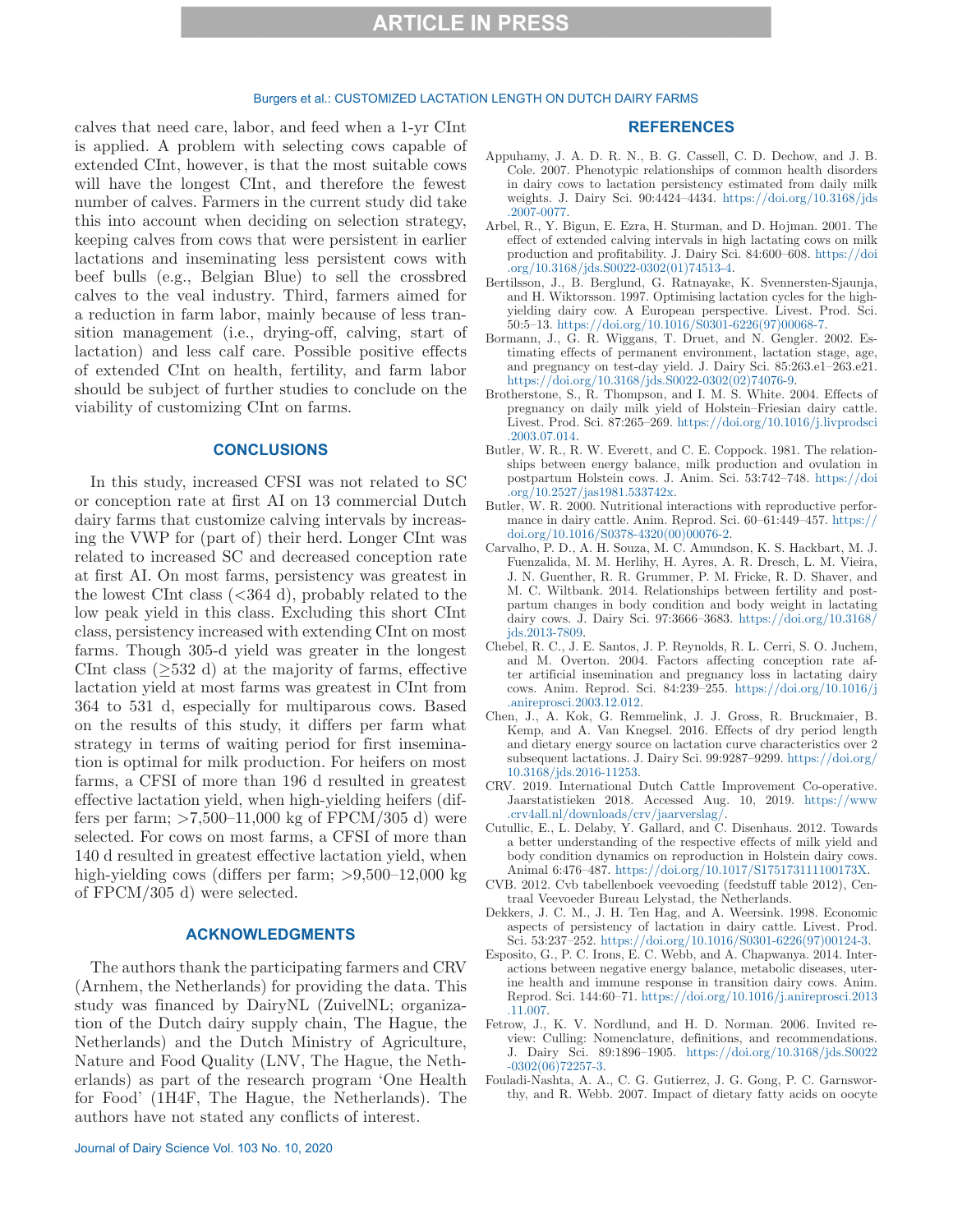#### Burgers et al.: CUSTOMIZED LACTATION LENGTH ON DUTCH DAIRY FARMS

quality and development in lactating dairy cows. Biol. Reprod. 77:9–17. [https://doi.org/10.1095/biolreprod.106.058578.](https://doi.org/10.1095/biolreprod.106.058578)

- Garverick, H. A., M. N. Harris, R. Vogel-Bluel, J. D. Sampson, J. Bader, W. R. Lamberson, J. N. Spain, M. C. Lucy, and R. S. Youngquist. 2013. Concentrations of nonesterified fatty acids and glucose in blood of periparturient dairy cows are indicative of pregnancy success at first insemination. J. Dairy Sci. 96:181–188. [https://doi.org/10.3168/jds.2012-5619.](https://doi.org/10.3168/jds.2012-5619)
- Holman, A., J. Thompson, J. Routly, J. Cameron, D. Jones, D. Grove-White, R. Smith, and H. Dobson. 2011. Comparison of oestrus detection methods in dairy cattle. Vet. Rec. 169:47. [https://doi](https://doi.org/10.1136/vr.d2344) [.org/10.1136/vr.d2344](https://doi.org/10.1136/vr.d2344).
- Holmann, F. J., C. R. Shumway, R. W. Blake, R. B. Schwart, and E. M. Sudweeks. 1984. Economic value of days open for Holstein cows of alternative milk yields with varying calving intervals1. J. Dairy Sci. 67:636–643. [https://doi.org/10.3168/jds.S0022-0302\(84\)81349](https://doi.org/10.3168/jds.S0022-0302(84)81349-1) [-1.](https://doi.org/10.3168/jds.S0022-0302(84)81349-1)
- Hostens, M., J. Ehrlich, B. Van Ranst, and G. Opsomer. 2012. Onfarm evaluation of the effect of metabolic diseases on the shape of the lactation curve in dairy cows through the milkbot lactation model. J. Dairy Sci. 95:2988–3007. [https://doi.org/10.3168/](https://doi.org/10.3168/jds.2011-4791) [jds.2011-4791](https://doi.org/10.3168/jds.2011-4791).
- Inchaisri, C., A. De Vries, R. Jorritsma, and H. Hogeveen. 2012. Improved knowledge about conception rates influences the decision to stop insemination in dairy cows. Reprod. Domest. Anim. 47:820– 826.<https://doi.org/10.1111/j.1439-0531.2011.01975.x>.
- Inchaisri, C., R. Jorritsma, P. L. A. M. Vos, G. C. van der Weijden, and H. Hogeveen. 2011. Analysis of the economically optimal voluntary waiting period for first insemination. J. Dairy Sci. 94:3811– 3823. <https://doi.org/10.3168/jds.2010-3790>.
- Jorritsma, R., M. L. César, J. T. Hermans, C. L. J. J. Kruitwagen, P. L. A. M. Vos, and T. A. M. Kruip. 2004. Effects of non-esterified fatty acids on bovine granulosa cells and developmental potential of oocytes in vitro. Anim. Reprod. Sci. 81:225–235. [https://doi](https://doi.org/10.1016/j.anireprosci.2003.10.005) [.org/10.1016/j.anireprosci.2003.10.005.](https://doi.org/10.1016/j.anireprosci.2003.10.005)
- Knight, C. H. 2005. Extended lactation: Turning theory into reality. Adv. Dairy Technol. 17:113–123.
- Kok, A., J. O. Lehmann, B. Kemp, H. Hogeveen, C. E. van Middelaar, I. J. M. de Boer, and A. T. M. van Knegsel. 2019. Production, partial cash flows and greenhouse gas emissions of simulated dairy herds with extended lactations. Animal 13:1074–1083. [https://doi](https://doi.org/10.1017/S1751731118002562) [.org/10.1017/S1751731118002562.](https://doi.org/10.1017/S1751731118002562)
- Kok, A., C. E. van Middelaar, B. Engel, A. T. M. van Knegsel, H. Hogeveen, B. Kemp, and I. J. M. de Boer. 2016. Effective lactation yield: A measure to compare milk yield between cows with different dry period lengths. J. Dairy Sci. 99:2956–2966. [https://](https://doi.org/10.3168/jds.2015-10559) [doi.org/10.3168/jds.2015-10559.](https://doi.org/10.3168/jds.2015-10559)
- Kolver, E. S., J. Roche, C. Burke, J. Kay, and P. Aspin. 2007. Extending lactation in pasture-based dairy cows: I. Genotype and diet effect on milk and reproduction. J. Dairy Sci. 90:5518–5530. [https:](https://doi.org/10.3168/jds.2007-0324) [//doi.org/10.3168/jds.2007-0324.](https://doi.org/10.3168/jds.2007-0324)
- Kuhn, M. T., and J. Hutchison. 2005. Methodology for estimation of days dry effects. J. Dairy Sci. 88:1499–1508. [https://doi.org/10](https://doi.org/10.3168/jds.S0022-0302(05)72818-6) [.3168/jds.S0022-0302\(05\)72818-6](https://doi.org/10.3168/jds.S0022-0302(05)72818-6).
- Larsson, B., and B. Berglund. 2000. Reproductive performance in cows with extended calving interval. Reprod. Domest. Anim. 35:277– 279.<https://doi.org/10.1046/j.1439-0531.2000.00278.x>.
- Lean, I. J., J. C. Galland, and J. L. Scott. 1989. Relationships between fertility, peak milk yields and lactational persistency in dairy cows. Theriogenology 31:1093–1103. [https://doi.org/10.1016/0093](https://doi.org/10.1016/0093-691X(89)90493-7) [-691X\(89\)90493-7](https://doi.org/10.1016/0093-691X(89)90493-7).
- Lehmann, J. O., J. G. Fadel, L. Mogensen, T. Kristensen, C. Gaillard, and E. Kebreab. 2016. Effect of calving interval and parity on milk yield per feeding day in Danish commercial dairy herds. J. Dairy Sci. 99:621–633. [https://doi.org/10.3168/jds.2015-9583.](https://doi.org/10.3168/jds.2015-9583)
- Lehmann, J. O., L. Mogensen, and T. Kristensen. 2014. Extended lactations may improve cow health, productivity and reduce greenhouse gas emissions from organic dairy production. Org. Agric. 4:295–299. [https://doi.org/10.1007/s13165-014-0070-6.](https://doi.org/10.1007/s13165-014-0070-6)
- Lehmann, J. O., L. Mogensen, and T. Kristensen. 2017. Early lactation production, health, and welfare characteristics of cows selected for extended lactation. J. Dairy Sci. 100:1487–1501. [https:/](https://doi.org/10.3168/jds.2016-11162) [/doi.org/10.3168/jds.2016-11162.](https://doi.org/10.3168/jds.2016-11162)
- Leroy, J. L. M. R., T. Vanholder, G. Opsomer, A. Van Soom, and A. de Kruif. 2006. The in vitro development of bovine oocytes after maturation in glucose and β-hydroxybutyrate concentrations associated with negative energy balance in dairy cows. Reprod. Domest. Anim. 41:119–123. [https://doi.org/10.1111/j.1439-0531](https://doi.org/10.1111/j.1439-0531.2006.00650.x) [.2006.00650.x](https://doi.org/10.1111/j.1439-0531.2006.00650.x).
- Lopez, H., L. D. Satter, and M. C. Wiltbank. 2004. Relationship between level of milk production and estrous behavior of lactating dairy cows. Anim. Reprod. Sci. 81:209–223. [https://doi.org/10](https://doi.org/10.1016/j.anireprosci.2003.10.009) [.1016/j.anireprosci.2003.10.009.](https://doi.org/10.1016/j.anireprosci.2003.10.009)
- Mohd Nor, N., W. Steeneveld, and H. Hogeveen. 2014. The average culling rate of Dutch dairy herds over the years 2007 to 2010 and its association with herd reproduction, performance and health. J. Dairy Res. 81:1–8. [https://doi.org/10.1017/S0022029913000460.](https://doi.org/10.1017/S0022029913000460)
- Mohd Nor, N., W. Steeneveld, M. C. M. Mourits, and H. Hogeveen. 2012. Estimating the costs of rearing young dairy cattle in the Netherlands using a simulation model that accounts for uncertainty related to diseases. Prev. Vet. Med. 106:214–224. [https://](https://doi.org/10.1016/j.prevetmed.2012.03.004) [doi.org/10.1016/j.prevetmed.2012.03.004](https://doi.org/10.1016/j.prevetmed.2012.03.004).
- Niozas, G., G. Tsousis, C. Malesios, I. Steinhöfel, C. Boscos, H. Bollwein, and M. Kaske. 2019a. Extended lactation in high-yielding dairy cows. Ii. Effects on milk production, udder health, and body measurements. J. Dairy Sci. 102:811–823. [https://doi.org/](https://doi.org/10.3168/jds.2018-15117) [10.3168/jds.2018-15117.](https://doi.org/10.3168/jds.2018-15117)
- Niozas, G., G. Tsousis, I. Steinhöfel, C. Brozos, A. Römer, S. Wiedemann, H. Bollwein, and M. Kaske. 2019b. Extended lactation in high-yielding dairy cows. I. Effects on reproductive measurements. J. Dairy Sci. 102:799–810. [https://doi.org/10.3168/jds.2018-15115.](https://doi.org/10.3168/jds.2018-15115)
- Odensten, M. O., B. Berglund, K. P. Waller, and K. Holtenius. 2007. Metabolism and udder health at dry-off in cows of different breeds and production levels. J. Dairy Sci. 90:1417–1428. [https://doi.org/](https://doi.org/10.3168/jds.S0022-0302(07)71627-2) [10.3168/jds.S0022-0302\(07\)71627-2](https://doi.org/10.3168/jds.S0022-0302(07)71627-2).
- Olori, V., S. Brotherstone, W. Hill, and B. McGuirk. 1997. Effect of gestation stage on milk yield and composition in Holstein Friesian dairy cattle. Livest. Prod. Sci. 52:167–176. [https://doi.org/10](https://doi.org/10.1016/S0301-6226(97)00126-7) [.1016/S0301-6226\(97\)00126-7](https://doi.org/10.1016/S0301-6226(97)00126-7).
- Opsomer, G., M. Coryn, H. Deluyker, and A. de Kruif. 1998. An analysis of ovarian dysfunction in high yielding dairy cows after calving based on progesterone profiles. Reprod. Domest. Anim. 33:193–204.<https://doi.org/10.1111/j.1439-0531.1998.tb01342.x>.
- Österman, S., and J. Bertilsson. 2003. Extended calving interval in combination with milking two or three times per day: Effects on milk production and milk composition. Livest. Prod. Sci. 82:139– 149. [https://doi.org/10.1016/S0301-6226\(03\)00036-8](https://doi.org/10.1016/S0301-6226(03)00036-8).
- Penasa, M., M. De Marchi, and M. Cassandro. 2016. Effects of pregnancy on milk yield, composition traits, and coagulation properties of Holstein cows. J. Dairy Sci. 99:4864–4869. [https://doi.org/](https://doi.org/10.3168/jds.2015-10168) [10.3168/jds.2015-10168.](https://doi.org/10.3168/jds.2015-10168)
- Pinedo, P. J., A. Daniels, J. Shumaker, and A. De Vries. 2014. Dynamics of culling for Jersey, Holstein, and Jersey  $\times$  Holstein crossbred cows in large multibreed dairy herds. J. Dairy Sci. 97:2886–2895. [https://doi.org/10.3168/jds.2013-7685.](https://doi.org/10.3168/jds.2013-7685)
- Rajala-Schultz, P. J., J. S. Hogan, and K. L. Smith. 2005. Short communication: Association between milk yield at dry-off and probability of intramammary infections at calving. J. Dairy Sci. 88:577–579. [https://doi.org/10.3168/jds.S0022-0302\(05\)72720-X.](https://doi.org/10.3168/jds.S0022-0302(05)72720-X)
- Rehn, H., B. Berglund, U. Emanuelson, G. Tengroth, and J. Philipsson. 2000. Milk production in Swedish dairy cows managed for calving intervals of 12 and 15 months. Acta Agric. Scand. Anim. Sci. 50:263–271.<https://doi.org/10.1080/090647000750069458>.
- Roche, J. R. 2003. Effect of pregnancy on milk production and bodyweight from identical twin study. J. Dairy Sci. 86:777–783. [https:/](https://doi.org/10.3168/jds.S0022-0302(03)73659-5) [/doi.org/10.3168/jds.S0022-0302\(03\)73659-5](https://doi.org/10.3168/jds.S0022-0302(03)73659-5).
- Shrestha, H. K., T. Nakao, T. Higaki, T. Suzuki, and M. Akita. 2004. Resumption of postpartum ovarian cyclicity in high-producing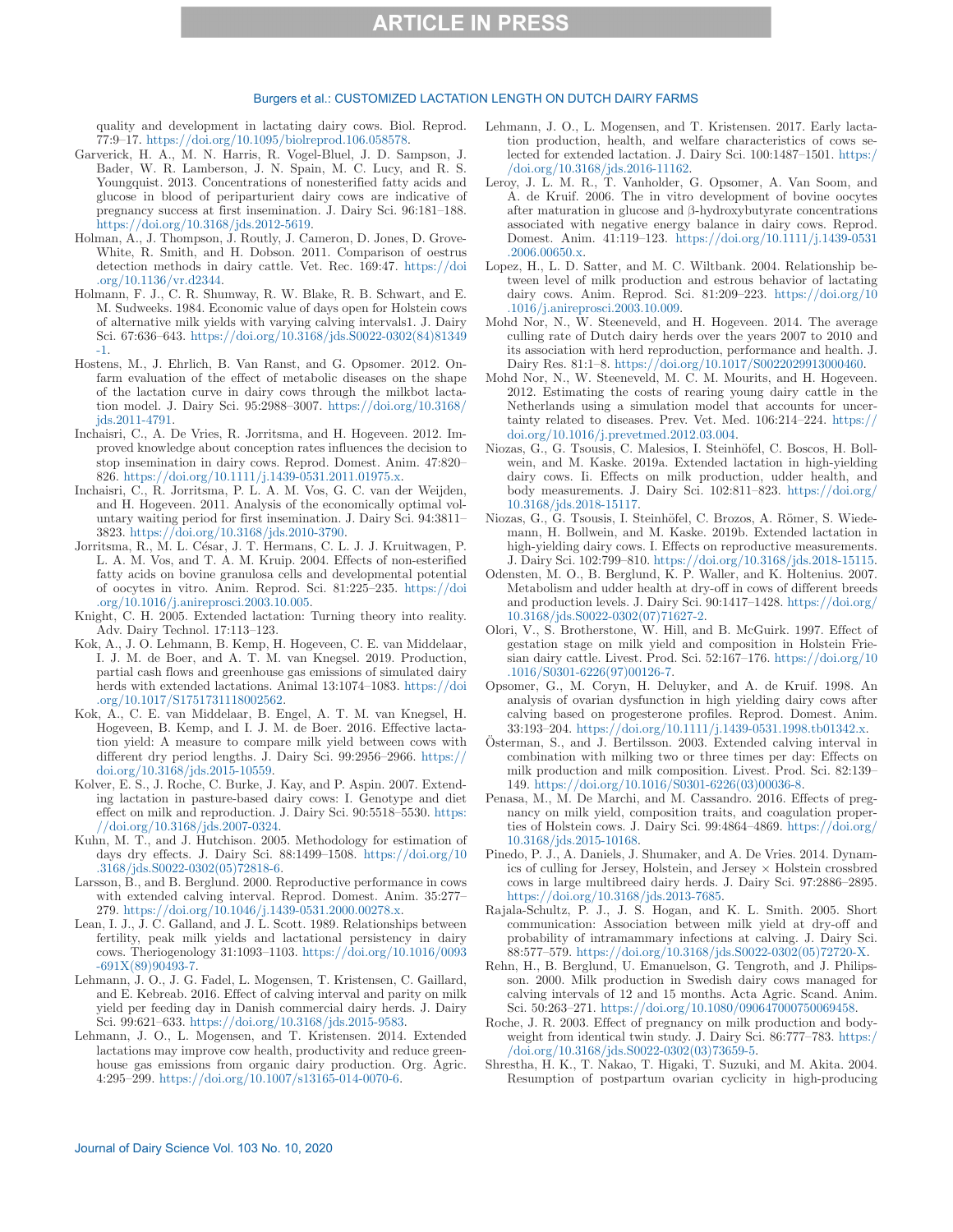#### Burgers et al.: CUSTOMIZED LACTATION LENGTH ON DUTCH DAIRY FARMS

Holstein cows. Theriogenology 61:637–649. [https://doi.org/10](https://doi.org/10.1016/S0093-691X(03)00233-4) [.1016/S0093-691X\(03\)00233-4](https://doi.org/10.1016/S0093-691X(03)00233-4).

- Steeneveld, W., and H. Hogeveen. 2012. Economic consequences of immediate or delayed insemination of a cow in oestrus. Vet. Rec. 171:17. [https://doi.org/10.1136/vr.100183.](https://doi.org/10.1136/vr.100183)
- Strandberg, E., and C. Lundberg. 1991. A note on the estimation of environmental effects on lactation curves. Anim. Prod. 53:399–402. [https://doi.org/10.1017/S0003356100020420.](https://doi.org/10.1017/S0003356100020420)
- Strandberg, E., and P. A. Oltenacu. 1989. Economic consequences of different calving intervals. Acta Agric. Scand. Anim. Sci. 39:407– 420. [https://doi.org/10.1080/00015128909438534.](https://doi.org/10.1080/00015128909438534)
- Walsh, S. W., E. J. Williams, and A. C. O. Evans. 2011. A review of the causes of poor fertility in high milk producing dairy cows. Anim. Reprod. Sci. 123:127–138. [https://doi.org/10.1016/j](https://doi.org/10.1016/j.anireprosci.2010.12.001) [.anireprosci.2010.12.001](https://doi.org/10.1016/j.anireprosci.2010.12.001).
- Wilmink, J. B. M. 1987. Adjustment of test-day milk, fat and protein yield for age, season and stage of lactation. Livest. Prod. Sci. 16:335–348. [https://doi.org/10.1016/0301-6226\(87\)90003-0.](https://doi.org/10.1016/0301-6226(87)90003-0)

Zobel, G., D. M. Weary, K. E. Leslie, and M. A. G. von Keyserlingk. 2015. Invited review: Cessation of lactation: Effects on animal welfare. J. Dairy Sci. 98:8263–8277. [https://doi.org/10.3168/jds.2015](https://doi.org/10.3168/jds.2015-9617) [-9617](https://doi.org/10.3168/jds.2015-9617).

#### **ORCIDS**

- E. E. A. Burgers  $\textcircled{\ensuremath{\bullet}}$  <https://orcid.org/0000-0002-1586-1570>
- A. Kok $\text{\textcircled{\char'44}}$ <https://orcid.org/0000-0002-6024-5339>
- R. M. A. Goselink  $\bullet$  <https://orcid.org/0000-0002-1610-0546>
- H. Hogeveen  $\bullet$  <https://orcid.org/0000-0002-9443-1412>
- B. Kemp  $\bullet$  <https://orcid.org/0000-0002-9765-9105>
- A. T. M. van Knegsel  $\bullet$  <https://orcid.org/0000-0003-1959-3363>

### **APPENDIX**

**Table A1.** Number of complete lactations per farm, calving interval  $(CInt^1)$  class, and parity class (total lactations  $= 4,858$ )

|       |                |          | Parity 1 |          |                |                |          | Parity $2+$ |          |          |       |
|-------|----------------|----------|----------|----------|----------------|----------------|----------|-------------|----------|----------|-------|
| Farm  | $CInt-1$       | $CInt-2$ | $CInt-3$ | $CInt-4$ | $CInt-5$       | $CInt-1$       | $CInt-2$ | $CInt-3$    | $CInt-4$ | $CInt-5$ | Total |
| Α     | $\overline{7}$ | 47       | 42       | 16       | 14             | 13             | 107      | 62          | 26       | 11       | 345   |
| Β     | 52             | 62       | 29       |          | 5              | 66             | 146      | 64          | 17       | 5        | 453   |
| С     | 11             | 23       | 16       | 9        | 19             | 20             | 53       | 40          | 29       | 20       | 240   |
| D     | 25             | 39       | 13       |          |                | 32             | 46       | 25          | 14       | 10       | 216   |
| E     | 14             | 41       | 17       | 14       | 11             | 33             | 60       | 53          | 32       | 37       | 312   |
| F     |                | 48       | 28       | 12       | $\overline{2}$ | $\overline{0}$ | 49       | 58          | 37       | 23       | 258   |
| G     | 105            | 141      | 60       | 24       | 19             | 101            | 224      | 126         | 50       | 25       | 875   |
| Н     | b.             | 157      | 48       | 17       | 13             | 9              | 209      | 104         | 39       | 26       | 627   |
|       | 4              | 15       | 27       | 47       | 70             | 14             | 52       | 72          | 65       | 60       | 426   |
|       | 51             | 51       | 26       | 8        | 12             | 59             | 88       | 44          | 19       | 32       | 390   |
| Κ     | 26             | 40       | 20       | 18       | 9              | 40             | 90       | 56          | 32       | 34       | 365   |
| L     | $\overline{2}$ | 21       | 25       | 8        | 21             |                | 12       | 31          | 30       | 46       | 196   |
| М     | 18             | 22       | 8        | 6        |                | 29             | 30       | 20          | 13       | 5        | 155   |
| Total | 321            | 707      | 359      | 191      | 206            | 416            | 1,166    | 755         | 403      | 334      | 4,858 |

1 CInt-1: <364 d, CInt-2: 364–419 d, CInt-3: 420–475 d, CInt-4: 476–531 d, CInt-5: ≥532 d.

**Table A2.** Mean calving interval  $(CInt^1)$  per farm, CInt class, and parity class

|               |          |          | Parity 1 |          |          |          | Parity $2+$ |          |          |          |  |
|---------------|----------|----------|----------|----------|----------|----------|-------------|----------|----------|----------|--|
| Farm          | $CInt-1$ | $CInt-2$ | $CInt-3$ | $CInt-4$ | $CInt-5$ | $CInt-1$ | $CInt-2$    | $CInt-3$ | $CInt-4$ | $CInt-5$ |  |
| А             | 348      | 395      | 446      | 505      | 590      | 352      | 390         | 444      | 499      | 570      |  |
| Β             | 348      | 390      | 445      | 500      | 544      | 347      | 391         | 446      | 497      | 546      |  |
| $\mathcal{C}$ | 340      | 395      | 446      | 502      | 618      | 347      | 395         | 445      | 500      | 600      |  |
| D             | 349      | 386      | 441      | 506      | 598      | 346      | 385         | 444      | 498      | 570      |  |
| Ε             | 346      | 396      | 440      | 507      | 639      | 345      | 393         | 445      | 502      | 626      |  |
| F             | 357      | 392      | 445      | 496      | 573      | $NA^2$   | 399         | 445      | 498      | 577      |  |
| G             | 346      | 386      | 444      | 501      | 583      | 345      | 392         | 444      | 498      | 578      |  |
| Η             | 355      | 392      | 441      | 495      | 560      | 346      | 393         | 442      | 497      | 586      |  |
|               | 342      | 395      | 444      | 506      | 607      | 340      | 397         | 447      | 502      | 592      |  |
| J.            | 347      | 384      | 436      | 514      | 587      | 346      | 387         | 440      | 497      | 593      |  |
| K             | 347      | 386      | 446      | 504      | 602      | 346      | 392         | 447      | 503      | 617      |  |
| L             | 341      | 393      | 445      | 493      | 580      | ΝA       | 398         | 443      | 502      | 610      |  |
| М             | 345      | 380      | 435      | 495      | 634      | 339      | 387         | 440      | 497      | 591      |  |

<sup>1</sup>CInt-1: <364 d, CInt-2: 364–419 d, CInt-3: 420–475 d, CInt-4: 476–531 d, CInt-5: ≥532 d.

 ${}^{2}NA$  = not available; in this farm, parity class and CInt class were no lactations.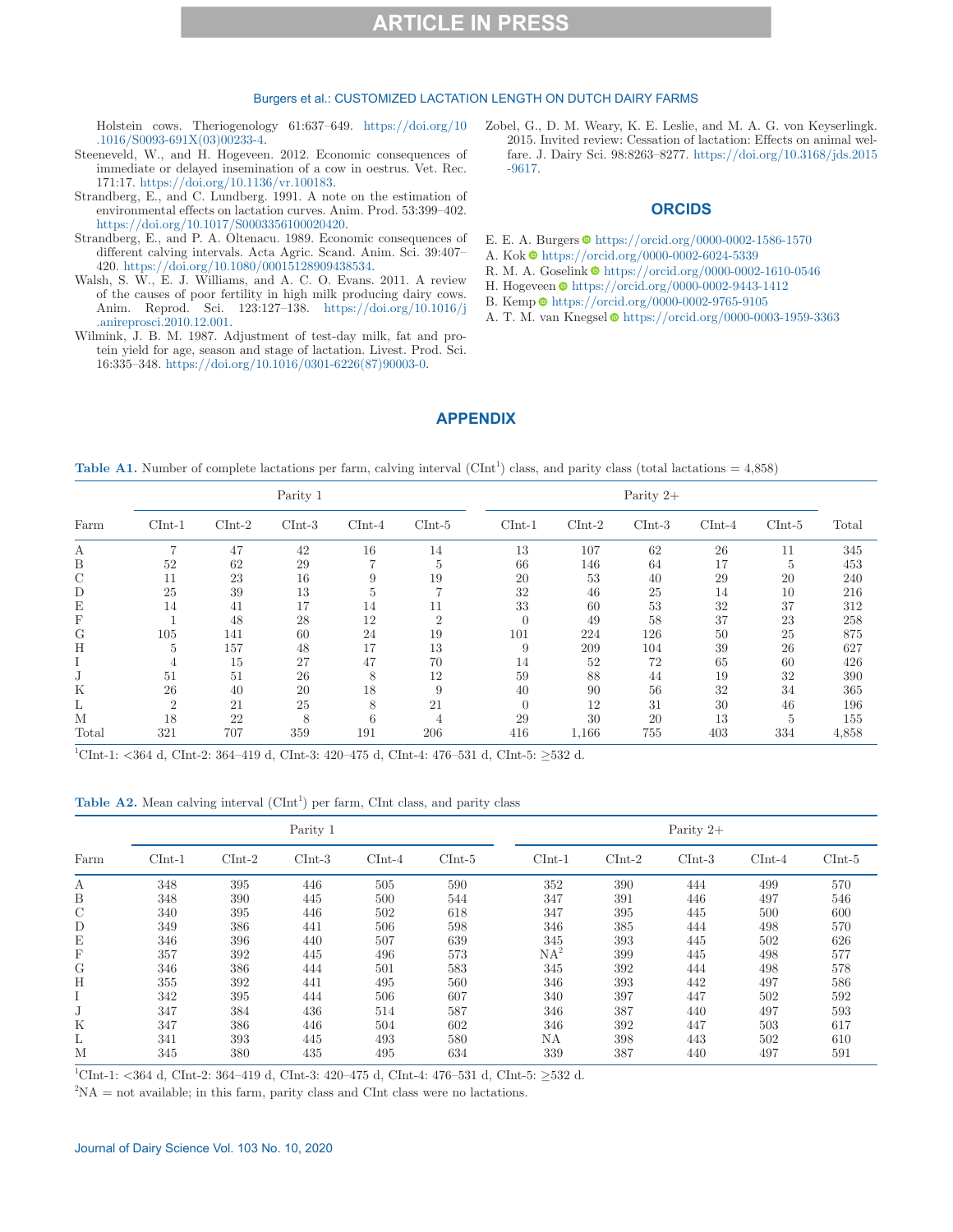### Burgers et al.: CUSTOMIZED LACTATION LENGTH ON DUTCH DAIRY FARMS

**Table A3.** Number of complete lactations per farm, calving to first service interval  $(CFSI^1)$  class, and parity class (total lactations =  $3,597$ )

|       |        |        | Parity 1 |        |          |        |        | Parity $2+$ |          |          |       |
|-------|--------|--------|----------|--------|----------|--------|--------|-------------|----------|----------|-------|
| Farm  | CFSI-1 | CFSI-2 | CFSI-3   | CFSI-4 | CFSI-5   | CFSI-1 | CFSI-2 | CFSI-3      | CFSI-4   | CFSI-5   | Total |
| С     | 19     | 28     | 18       |        |          | 29     | 72     | 29          |          | $\Omega$ | 210   |
| D     | 30     | 47     | h        |        |          | 66     | 107    | 164         | 212      |          | 193   |
| Е     | 88     | 42     | 19       |        |          | 50     | 65     | 41          | 22       |          | 275   |
| F     |        | 52     | 22       |        |          |        | 50     | 67          | 26       |          | 227   |
| G     | 161    | 146    | 12       |        |          | 170    | 263    | 33          | $\Omega$ |          | 788   |
| Н     | 4      | 189    | 14       |        |          |        | 297    | 37          |          |          | 556   |
|       |        | 19     | 38       | 33     | 45       | 16     | 47     | 86          | 49       | 35       | 371   |
|       | 86     | 36     |          |        | $\Omega$ | 111    | 89     | 20          |          |          | 358   |
| Κ     | 35     | 40     | 11       |        |          | 73     | 91     | 33          | 10       |          | 307   |
|       |        | 33     | 25       |        |          |        | 21     | 36          | 25       | 20       | 173   |
| М     | 27     | 19     |          |        |          | 46     | 31     |             |          |          | 139   |
| Total | 386    | 651    | 177      | 57     | 61       | 553    | 1,085  | 392         | 154      | 81       | 3,597 |

 ${}^{1}CFSI-1$  <84 d; 84 d  $\leq$  CFSI-2 < 140 d; 140 d  $\leq$  CFSI-3 < 196 d; 196 d  $\leq$  CFSI-4 < 252 d, CFSI-5  $\geq$ 252 d.

Table A4. Mean calving to first service interval (CFSI<sup>1</sup>) per farm, CFSI class, and parity class

|               |          |          | Parity 1 |          |        |          |        |          |          |          |
|---------------|----------|----------|----------|----------|--------|----------|--------|----------|----------|----------|
| Farm          | $CFSI-1$ | $CFSI-2$ | $CFSI-3$ | $CFSI-4$ | CFSI-5 | $CFSI-1$ | CFSI-2 | $CFSI-3$ | $CFSI-4$ | $CFSI-5$ |
| $\mathcal{C}$ | 61       | 113      | 157      | 226      | 260    | 66       | 115    | 162      | 223      | 267      |
| D             | 70       | 103      | 154      | $NA^2$   | ΝA     | 66       | 107    | 164      | 212      | ΝA       |
| Ε             | 64       | 113      | 157      | 212      | 302    | 62       | 112    | 160      | 218      | 301      |
| F             | 79       | 109      | 161      | 260      | ΝA     | 83       | 117    | 162      | 216      | 279      |
| G             | 66       | 105      | 157      | 199      | ΝA     | 66       | 107    | 155      | 214      | NA       |
| Н             | 74       | 111      | 157      | ΝA       | ΝA     | 58       | 111    | 155      | 216      | ΝA       |
|               | 57       | 119      | 166      | 222      | 306    | 56       | 115    | 164      | 219      | 292      |
| J             | 67       | 104      | 153      | ΝA       | 283    | 66       | 106    | 167      | 238      | 283      |
| $\mathbf K$   | 70       | 103      | 153      | 236      | 356    | 69       | 109    | 160      | 224      | 290      |
| L             | 57       | 111      | 166      | 223      | 294    | 75       | 122    | 168      | 223      | 307      |
| М             | 61       | 98       | 166      | 215      | ΝA     | 55       | 101    | 159      | 230      | 303      |

 $^{1}$ CFSI-1 <84 d; 84 d  $\leq$  CFSI-2 < 140 d; 140 d  $\leq$  CFSI-3 < 196 d; 196 d  $\leq$  CFSI-4 < 252 d, CFSI-5  $\geq$ 252 d.

 ${}^{2}NA$  = not available; in this farm, parity class and calving interval class were no lactations.